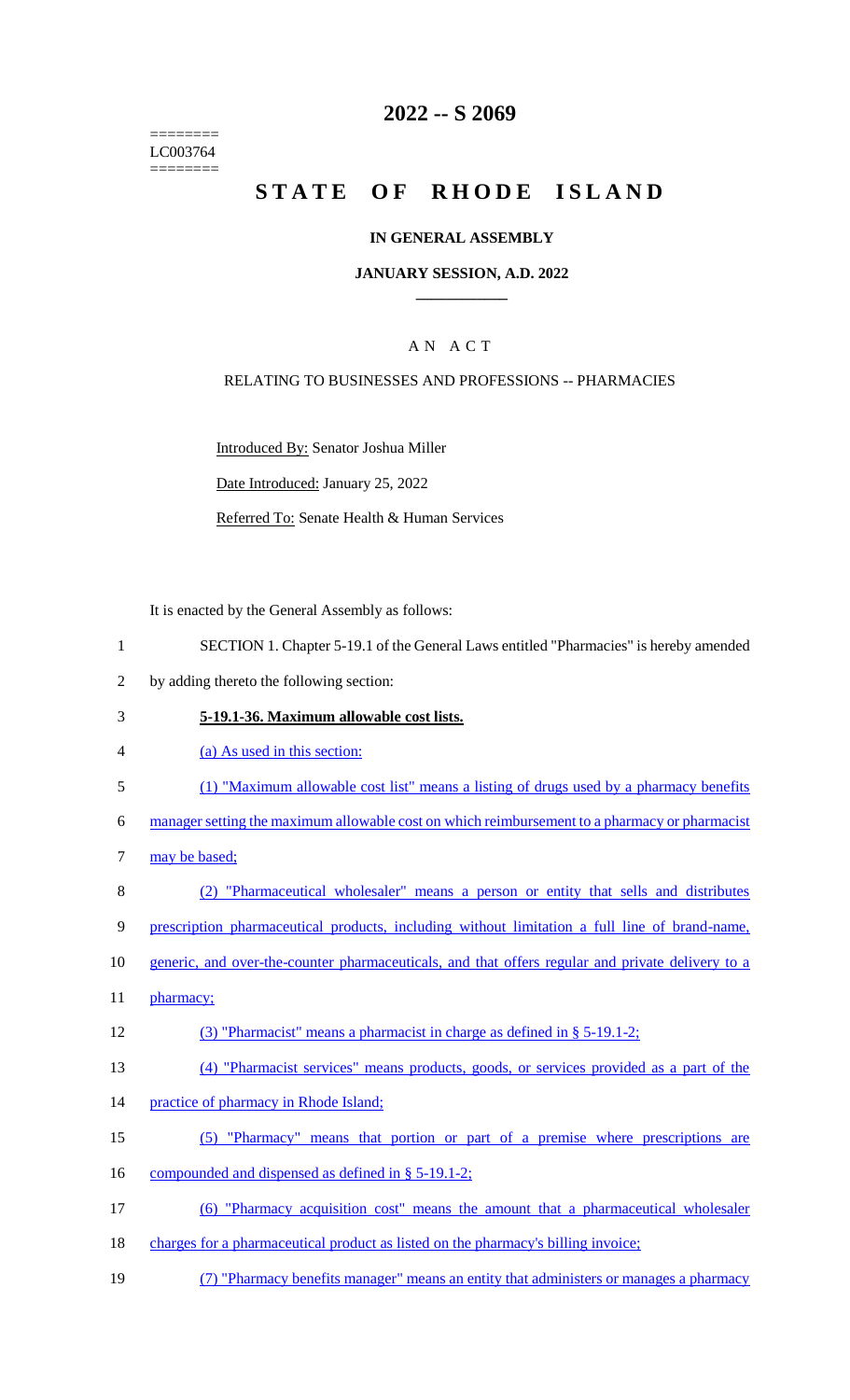1 benefits plan or program;

| $\overline{2}$   | (8) "Pharmacy benefits manager affiliate" means a pharmacy or pharmacist that directly or              |
|------------------|--------------------------------------------------------------------------------------------------------|
| 3                | indirectly, through one or more intermediaries owns or controls, is owned or controlled by, or is      |
| 4                | under common ownership or control with a pharmacy benefits manager; and                                |
| 5                | (9) "Pharmacy benefits plan or program" means a plan or program that pays for,                         |
| 6                | reimburses, covers the cost of, or otherwise provides for pharmacist services to individuals who       |
| $\boldsymbol{7}$ | reside in or are employed in this state.                                                               |
| $8\,$            | (b) Before a pharmacy benefits manager places or continues a particular drug on a                      |
| 9                | maximum allowable cost list, the drug shall:                                                           |
| 10               | (1) Be listed as the rapeutically equivalent and pharmaceutically equivalent "A", "AB", or             |
| 11               | "B" rated in the United States Food and Drug Administration's most recent version of the "Orange"      |
| 12               | Book" or "Green Book" or has an NR or NA rating by Medi-spanTM, Gold Standard, or a similar            |
| 13               | rating by a nationally recognized reference;                                                           |
| 14               | (2) Be available for purchase by each pharmacy in the state from national or regional                  |
| 15               | wholesalers operating in Rhode Island; and                                                             |
| 16               | (3) Not be obsolete.                                                                                   |
| 17               | (c) A pharmacy benefits manager shall:                                                                 |
| 18               | (1) Provide access to its maximum allowable cost list to each pharmacy subject to the                  |
| 19               | maximum allowable cost list;                                                                           |
| 20               | (2) Update its maximum allowable cost list on a timely basis, but in no event longer than              |
| 21               | seven $(7)$ calendar days from an increase of ten percent $(10\%)$ or more in the pharmacy acquisition |
| 22               | cost from sixty percent (60%) or more of the pharmaceutical wholesalers doing business in the          |
| 23               | state, or a change in the methodology on which the maximum allowable cost list is based, or in the     |
| 24               | value of a variable involved in the methodology;                                                       |
| 25               | (3) Provide a process for each pharmacy subject to the maximum allowable cost list to                  |
| 26               | receive prompt notification of an update to the maximum allowable cost list; and                       |
| 27               | $(4)(i)$ Provide a reasonable administrative appeal procedure to allow pharmacies to                   |
| 28               | challenge maximum allowable costs and reimbursements made under a maximum allowable cost               |
| 29               | for a specific drug or drugs as:                                                                       |
| 30               | (A) Not meeting the requirements of this section; or                                                   |
| 31               | (B) Being below pharmacy acquisition cost.                                                             |
| 32               | (ii) The reasonable administrative appeal procedure shall include the following terms and              |
| 33               | conditions:                                                                                            |
| 34               | (A) A dedicated telephone number and email address or website for the purpose of                       |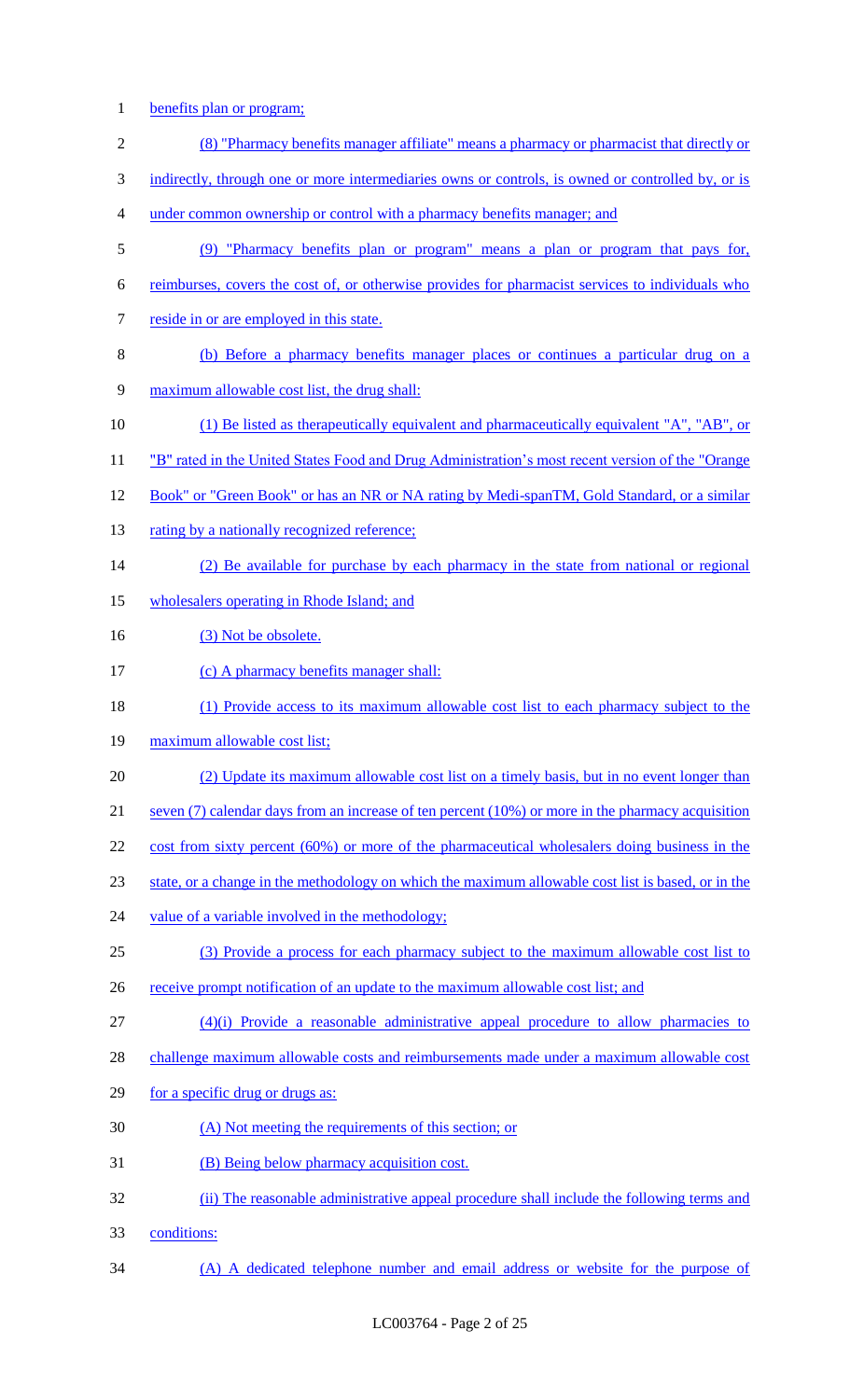- 1 submitting administrative appeals;
- 2 (B) The ability to submit an administrative appeal directly to the pharmacy benefits 3 manager regarding the pharmacy benefits plan or program or through a pharmacy service 4 administrative organization; and 5 (C) No less than seven (7) business days to file an administrative appeal. 6 (d) The pharmacy benefits manager shall respond to the challenge under subsection 7 (c)(4)(i) of this section within seven (7) business days after receipt of the challenge. 8 (e) If a challenge is under subsection  $(c)(4)(i)$  of this section, the pharmacy benefits

9 manager shall within seven (7) business days after receipt of the challenge either:

- 10 (1) If the appeal is upheld:
- 11 (i) Make the change in the maximum allowable cost;
- 12 (ii) Permit the challenging pharmacy or pharmacist to reverse and rebill the claim in
- 13 question;
- 14 (iii) Provide the national drug code number that the increase or change is based on to the
- 15 pharmacy or pharmacist; and
- 16 (iv) Make the change under subsection (e)(1)(i) of this section effective for each similarly
- 17 situated pharmacy as defined by the payor subject to the maximum allowable cost list.

 (2) If the appeal is denied, the pharmacy benefits manager shall provide the challenging 19 pharmacy or pharmacist the national drug code number and the name of the national or regional pharmaceutical wholesalers operating in this state that have the drug currently in stock at a price 21 below the maximum allowable cost list; or (3) If the national drug code number provided by the pharmacy benefits manager is not available below the pharmacy acquisition cost from the pharmaceutical wholesaler from whom the

24 pharmacy or pharmacist purchases the majority of prescription drugs for resale, then the pharmacy

- 25 benefits manager shall adjust the maximum allowable cost list above the challenging pharmacy's
- 26 pharmacy acquisition cost and permit the pharmacy to reverse and rebill each claim affected by the
- 27 inability to procure the drug at a cost that is equal to or less than the previously challenged
- 28 maximum allowable cost.
- 29 (f)(1) A pharmacy benefits manager shall not reimburse a pharmacy or pharmacist in this
- 30 state an amount less than the amount that the pharmacy benefits manager reimburses a pharmacy
- 31 benefits manager affiliate for providing the same pharmacist services.
- 32 (2) The reimbursement amount shall be calculated on a per unit basis based on the same
- 33 generic product identifier or generic code number.
- 34 (g) A pharmacy or pharmacist may decline to provide the pharmacist services to a patient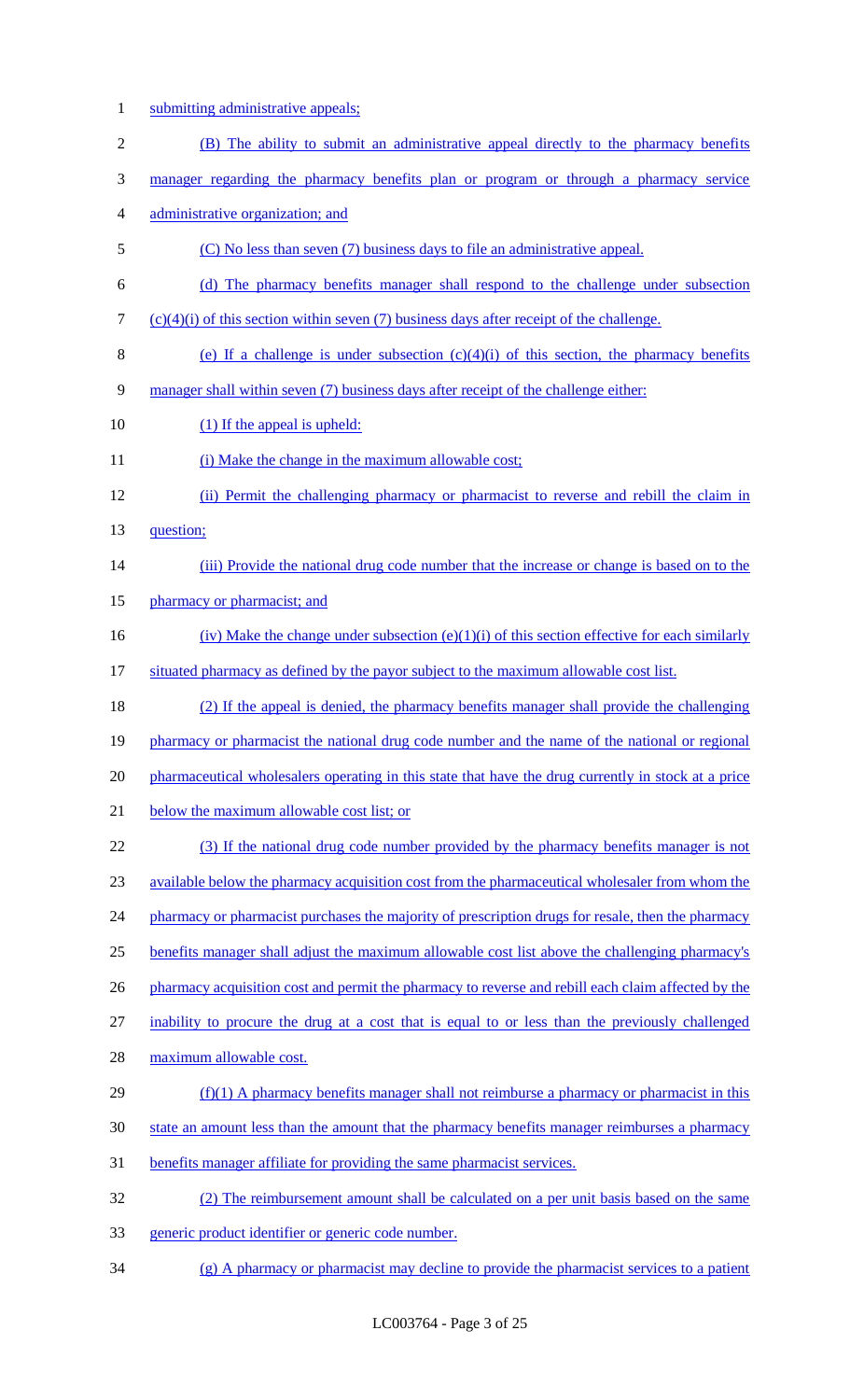or pharmacy benefits manager if, as a result of a maximum allowable cost list, a pharmacy or pharmacist is to be paid less than the pharmacy acquisition cost of the pharmacy providing pharmacist services. (h) This section shall apply to a pharmacy benefits manager employed by the Rhode Island Medicaid program and its contracted managed care entities. 6 (i) A violation of this section is a deceptive practice under  $\S 6-13.1-2$ . (j) The department of health may promulgate such rules and regulations as are necessary and proper to effectuate the purpose and for the efficient administration and enforcement of this chapter. SECTION 2. Chapter 27-18 of the General Laws entitled "Accident and Sickness Insurance Policies" is hereby amended by adding thereto the following section: **27-18-33.3. Maximum allowable cost lists.**  13 (a) As used in this section: 14 (1) "Maximum allowable cost list" means a listing of drugs used by a pharmacy benefits 15 manager setting the maximum allowable cost on which reimbursement to a pharmacy or pharmacist 16 may be based; (2) "Pharmaceutical wholesaler" means a person or entity that sells and distributes 18 prescription pharmaceutical products, including without limitation a full line of brand-name, 19 generic, and over-the-counter pharmaceuticals, and that offers regular and private delivery to a 20 pharmacy; (3) "Pharmacist" means a pharmacist in charge as defined in § 5-19.1-2; (4) "Pharmacist services" means products, goods, or services provided as a part of the practice of pharmacy in Rhode Island; (5) "Pharmacy" means that portion or part of a premise where prescriptions are compounded and dispensed as defined in § 5-19.1-2; (6) "Pharmacy acquisition cost" means the amount that a pharmaceutical wholesaler charges for a pharmaceutical product as listed on the pharmacy's billing invoice; 28 (7) "Pharmacy benefits manager" means an entity that administers or manages a pharmacy benefits plan or program; (8) "Pharmacy benefits manager affiliate" means a pharmacy or pharmacist that directly or 31 indirectly, through one or more intermediaries owns or controls, is owned or controlled by, or is 32 under common ownership or control with a pharmacy benefits manager; and (9) "Pharmacy benefits plan or program" means a plan or program that pays for, 34 reimburses, covers the cost of, or otherwise provides for pharmacist services to individuals who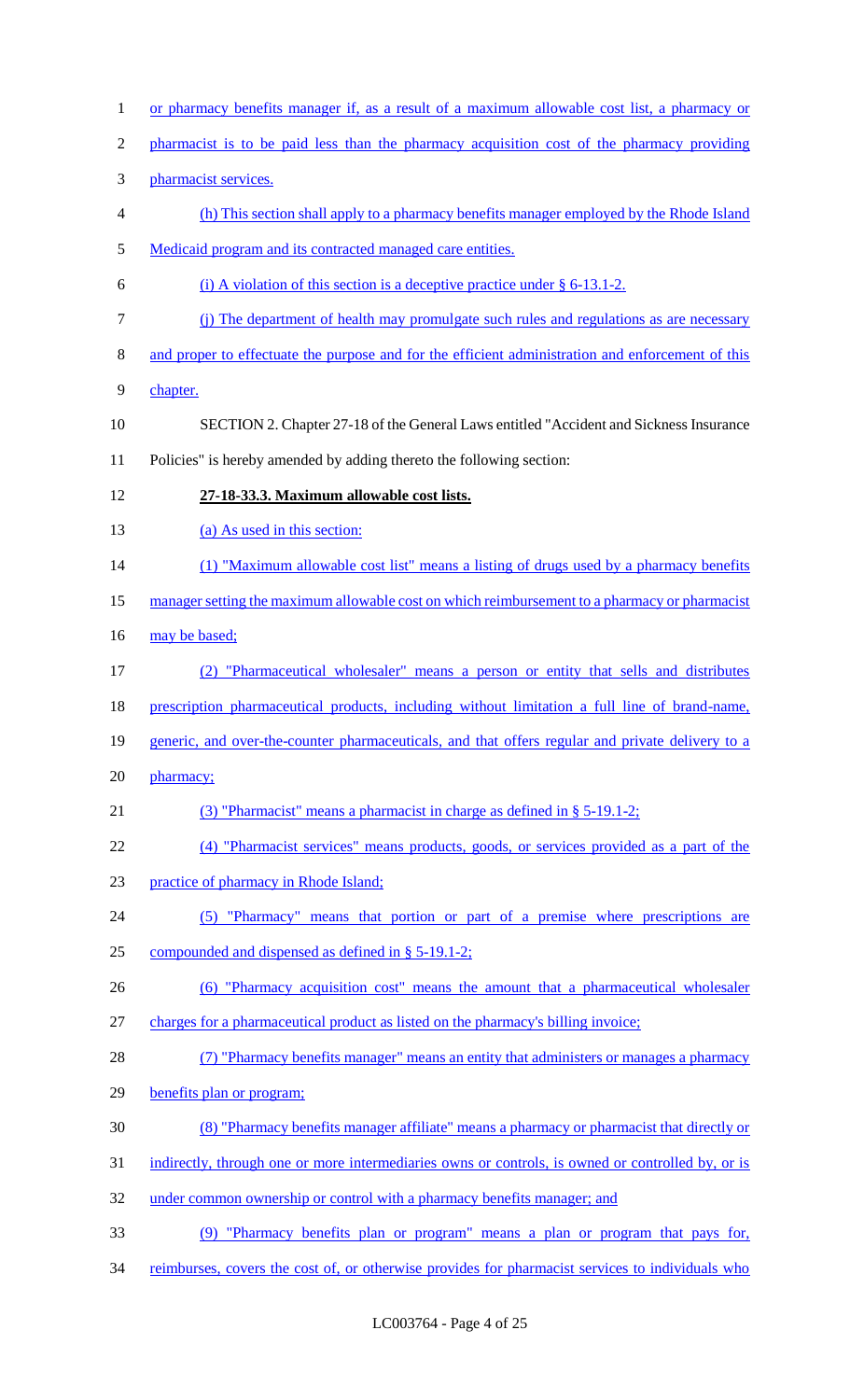- reside in or are employed in this state.
- (b) Before a pharmacy benefits manager places or continues a particular drug on a
- maximum allowable cost list, the drug shall:
- (1) Be listed as therapeutically equivalent and pharmaceutically equivalent "A", "AB", or
- 5 "B" rated in the United States Food and Drug Administration's most recent version of the "Orange"
- Book" or "Green Book" or has an NR or NA rating by Medi-spanTM, Gold Standard, or a similar
- 7 rating by a nationally recognized reference;
- (2) Be available for purchase by each pharmacy in the state from national or regional
- wholesalers operating in Rhode Island; and
- 10 (3) Not be obsolete.
- 11 (c) A pharmacy benefits manager shall:
- (1) Provide access to its maximum allowable cost list to each pharmacy subject to the
- 13 maximum allowable cost list;
- 14 (2) Update its maximum allowable cost list on a timely basis, but in no event longer than
- seven (7) calendar days from an increase of ten percent (10%) or more in the pharmacy acquisition
- 16 cost from sixty percent (60%) or more of the pharmaceutical wholesalers doing business in the
- 17 state, or a change in the methodology on which the maximum allowable cost list is based, or in the
- value of a variable involved in the methodology;
- (3) Provide a process for each pharmacy subject to the maximum allowable cost list to
- 20 receive prompt notification of an update to the maximum allowable cost list; and
- (4)(i) Provide a reasonable administrative appeal procedure to allow pharmacies to
- 22 challenge maximum allowable costs and reimbursements made under a maximum allowable cost
- for a specific drug or drugs as:
- 24 (A) Not meeting the requirements of this section; or
- (B) Being below pharmacy acquisition cost.
- 26 (ii) The reasonable administrative appeal procedure shall include the following terms and
- conditions:
- (A) A dedicated telephone number and email address or website for the purpose of
- submitting administrative appeals;
- (B) The ability to submit an administrative appeal directly to the pharmacy benefits
- manager regarding the pharmacy benefits plan or program or through a pharmacy service
- administrative organization; and
- (C) No less than seven (7) business days to file an administrative appeal.
- (d) The pharmacy benefits manager shall respond to the challenge under subsection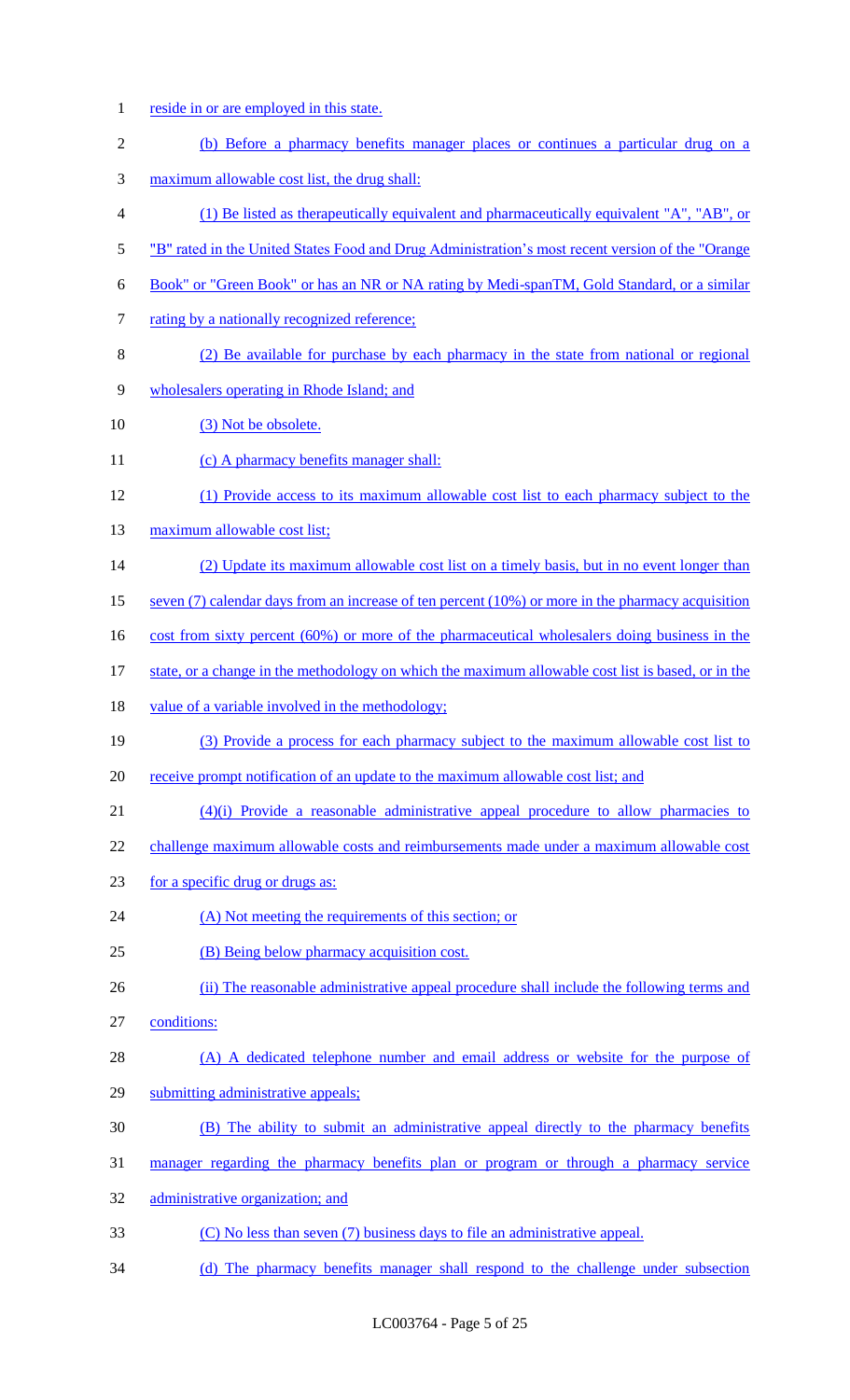1 (c)(4)(i) of this section within seven (7) business days after receipt of the challenge. 2 (e) If a challenge is under subsection  $(c)(4)(i)$  of this section, the pharmacy benefits 3 manager shall within seven (7) business days after receipt of the challenge either: 4 (1) If the appeal is upheld: 5 (i) Make the change in the maximum allowable cost; 6 (ii) Permit the challenging pharmacy or pharmacist to reverse and rebill the claim in 7 question; 8 (iii) Provide the national drug code number that the increase or change is based on to the 9 pharmacy or pharmacist; and 10 (iv) Make the change under subsection (e)(1)(i) of this section effective for each similarly 11 situated pharmacy as defined by the payor subject to the maximum allowable cost list. 12 (2) If the appeal is denied, the pharmacy benefits manager shall provide the challenging 13 pharmacy or pharmacist the national drug code number and the name of the national or regional 14 pharmaceutical wholesalers operating in this state that have the drug currently in stock at a price 15 below the maximum allowable cost list; or 16 (3) If the national drug code number provided by the pharmacy benefits manager is not 17 available below the pharmacy acquisition cost from the pharmaceutical wholesaler from whom the 18 pharmacy or pharmacist purchases the majority of prescription drugs for resale, then the pharmacy 19 benefits manager shall adjust the maximum allowable cost list above the challenging pharmacy's 20 pharmacy acquisition cost and permit the pharmacy to reverse and rebill each claim affected by the 21 inability to procure the drug at a cost that is equal to or less than the previously challenged 22 maximum allowable cost.  $23$  (f)(1) A pharmacy benefits manager shall not reimburse a pharmacy or pharmacist in this 24 state an amount less than the amount that the pharmacy benefits manager reimburses a pharmacy 25 benefits manager affiliate for providing the same pharmacist services. 26 (2) The reimbursement amount shall be calculated on a per unit basis based on the same 27 generic product identifier or generic code number. 28 (g) A pharmacy or pharmacist may decline to provide the pharmacist services to a patient 29 or pharmacy benefits manager if, as a result of a maximum allowable cost list, a pharmacy or 30 pharmacist is to be paid less than the pharmacy acquisition cost of the pharmacy providing 31 pharmacist services. 32 (h) This section shall apply to a pharmacy benefits manager employed by the Rhode Island 33 Medicaid program and its contracted managed care entities. 34 (i) A violation of this section is a deceptive practice under § 6-13.1-2.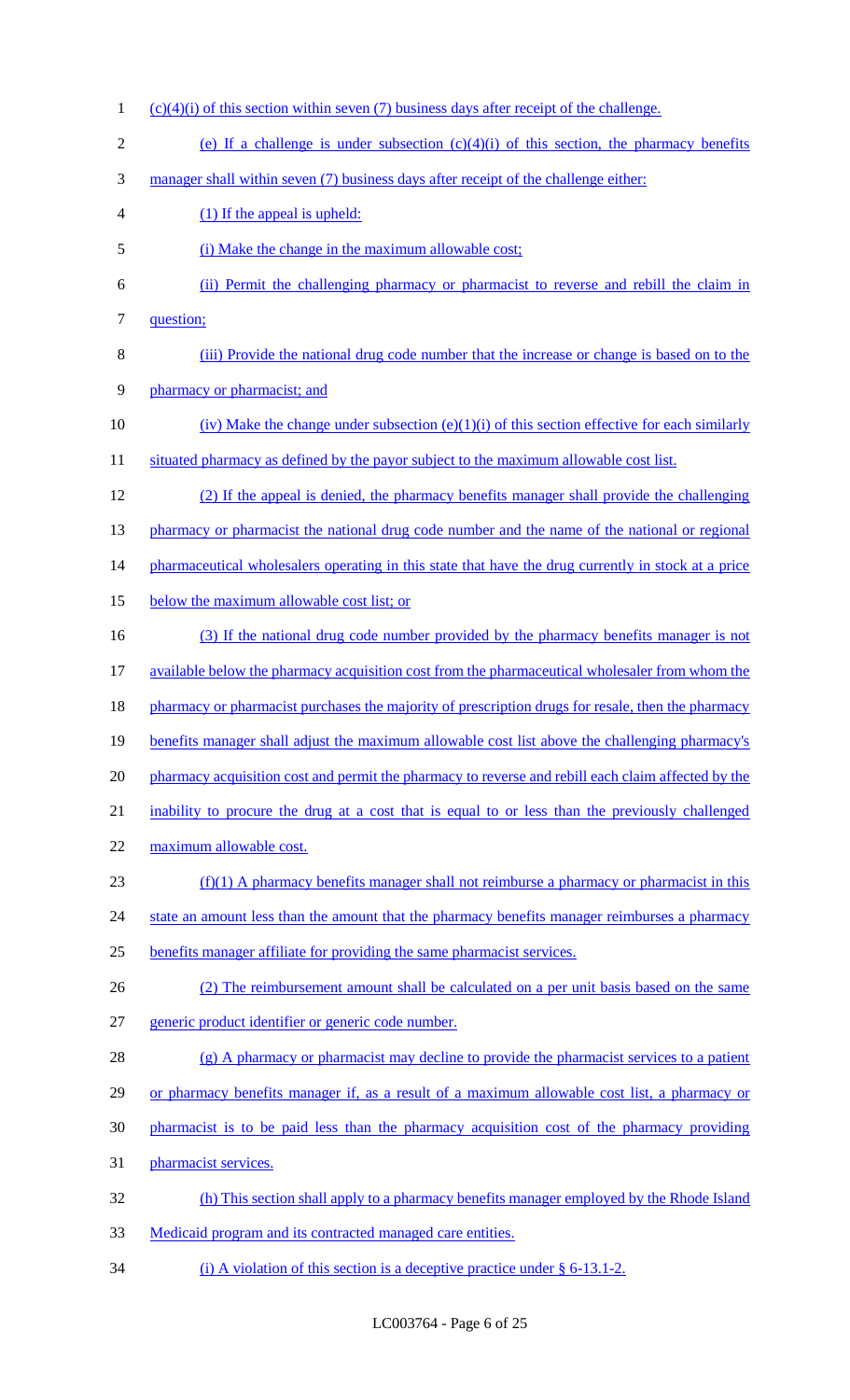(j) The department of health may promulgate such rules and regulations as are necessary 2 and proper to effectuate the purpose and for the efficient administration and enforcement of this chapter. SECTION 3. Chapter 27-19 of the General Laws entitled "Nonprofit Hospital Service Corporations" is hereby amended by adding thereto the following section: **27-19-26.3. Maximum allowable cost lists.**  7 (a) As used in this section: (1) "Maximum allowable cost list" means a listing of drugs used by a pharmacy benefits manager setting the maximum allowable cost on which reimbursement to a pharmacy or pharmacist 10 may be based; (2) "Pharmaceutical wholesaler" means a person or entity that sells and distributes prescription pharmaceutical products, including without limitation a full line of brand-name, 13 generic, and over-the-counter pharmaceuticals, and that offers regular and private delivery to a 14 pharmacy; (3) "Pharmacist" means a pharmacist in charge as defined in § 5-19.1-2; (4) "Pharmacist services" means products, goods, or services provided as a part of the 17 practice of pharmacy in Rhode Island; (5) "Pharmacy" means that portion or part of a premise where prescriptions are compounded and dispensed as defined in § 5-19.1-2; (6) "Pharmacy acquisition cost" means the amount that a pharmaceutical wholesaler charges for a pharmaceutical product as listed on the pharmacy's billing invoice; (7) "Pharmacy benefits manager" means an entity that administers or manages a pharmacy benefits plan or program; (8) "Pharmacy benefits manager affiliate" means a pharmacy or pharmacist that directly or 25 indirectly, through one or more intermediaries owns or controls, is owned or controlled by, or is 26 under common ownership or control with a pharmacy benefits manager; and (9) "Pharmacy benefits plan or program" means a plan or program that pays for, 28 reimburses, covers the cost of, or otherwise provides for pharmacist services to individuals who 29 reside in or are employed in this state. (b) Before a pharmacy benefits manager places or continues a particular drug on a maximum allowable cost list, the drug shall: (1) Be listed as therapeutically equivalent and pharmaceutically equivalent "A", "AB", or "B" rated in the United States Food and Drug Administration's most recent version of the "Orange 34 Book" or "Green Book" or has an NR or NA rating by Medi-spanTM, Gold Standard, or a similar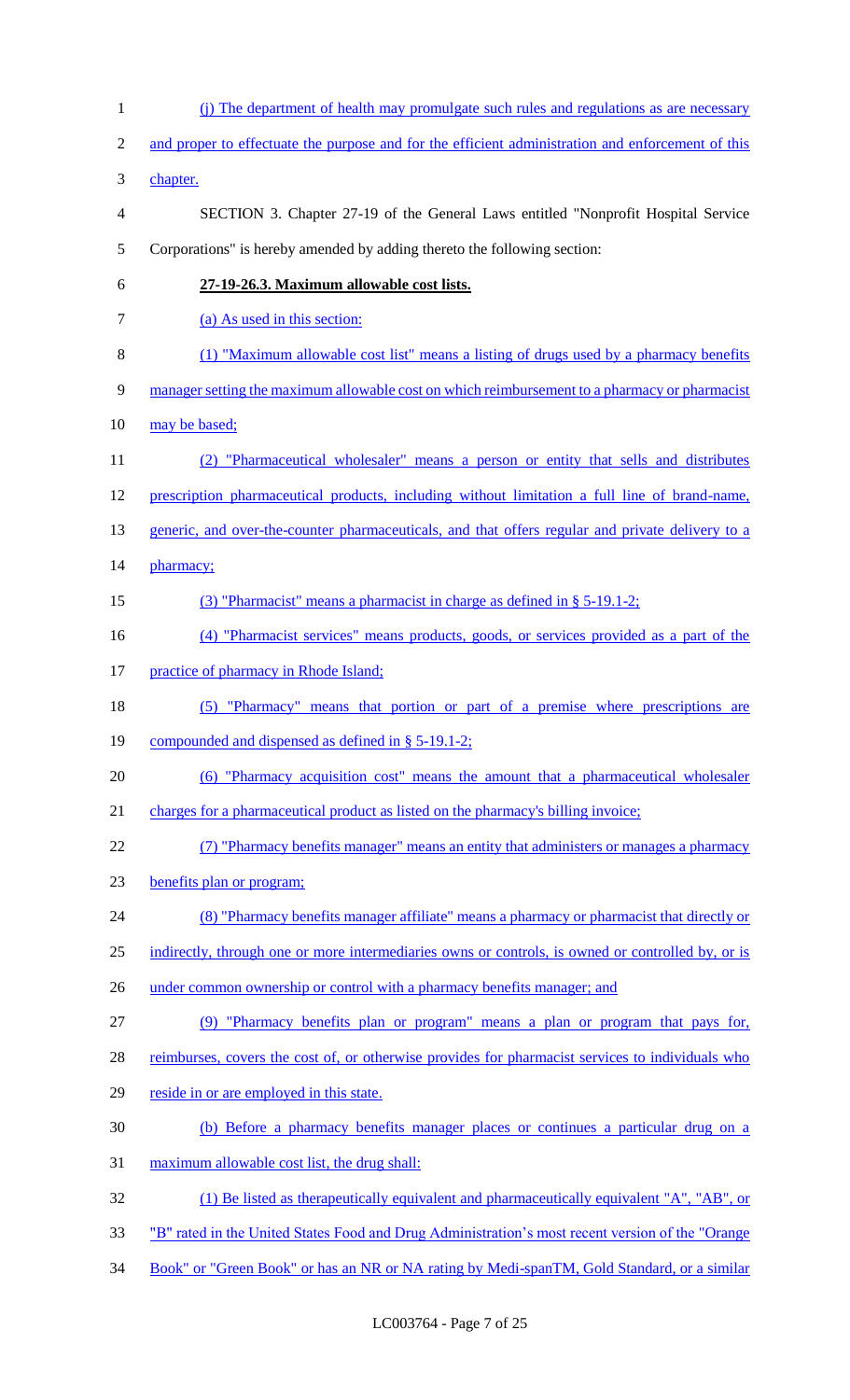- 1 rating by a nationally recognized reference;
- 2 (2) Be available for purchase by each pharmacy in the state from national or regional 3 wholesalers operating in Rhode Island; and 4 (3) Not be obsolete. 5 (c) A pharmacy benefits manager shall: 6 (1) Provide access to its maximum allowable cost list to each pharmacy subject to the 7 maximum allowable cost list; 8 (2) Update its maximum allowable cost list on a timely basis, but in no event longer than 9 seven (7) calendar days from an increase of ten percent (10%) or more in the pharmacy acquisition 10 cost from sixty percent (60%) or more of the pharmaceutical wholesalers doing business in the 11 state, or a change in the methodology on which the maximum allowable cost list is based, or in the 12 value of a variable involved in the methodology; 13 (3) Provide a process for each pharmacy subject to the maximum allowable cost list to 14 receive prompt notification of an update to the maximum allowable cost list; and 15 (4)(i) Provide a reasonable administrative appeal procedure to allow pharmacies to 16 challenge maximum allowable costs and reimbursements made under a maximum allowable cost 17 for a specific drug or drugs as: 18 (A) Not meeting the requirements of this section; or 19 (B) Being below pharmacy acquisition cost. 20 (ii) The reasonable administrative appeal procedure shall include the following terms and 21 conditions: 22 (A) A dedicated telephone number and email address or website for the purpose of 23 submitting administrative appeals; 24 (B) The ability to submit an administrative appeal directly to the pharmacy benefits 25 manager regarding the pharmacy benefits plan or program or through a pharmacy service 26 administrative organization; and 27 (C) No less than seven (7) business days to file an administrative appeal. 28 (d) The pharmacy benefits manager shall respond to the challenge under subsection 29  $(c)(4)(i)$  of this section within seven (7) business days after receipt of the challenge. 30 (e) If a challenge is under subsection  $(c)(4)(i)$  of this section, the pharmacy benefits 31 manager shall within seven (7) business days after receipt of the challenge either: 32 (1) If the appeal is upheld: 33 (i) Make the change in the maximum allowable cost;

34 (ii) Permit the challenging pharmacy or pharmacist to reverse and rebill the claim in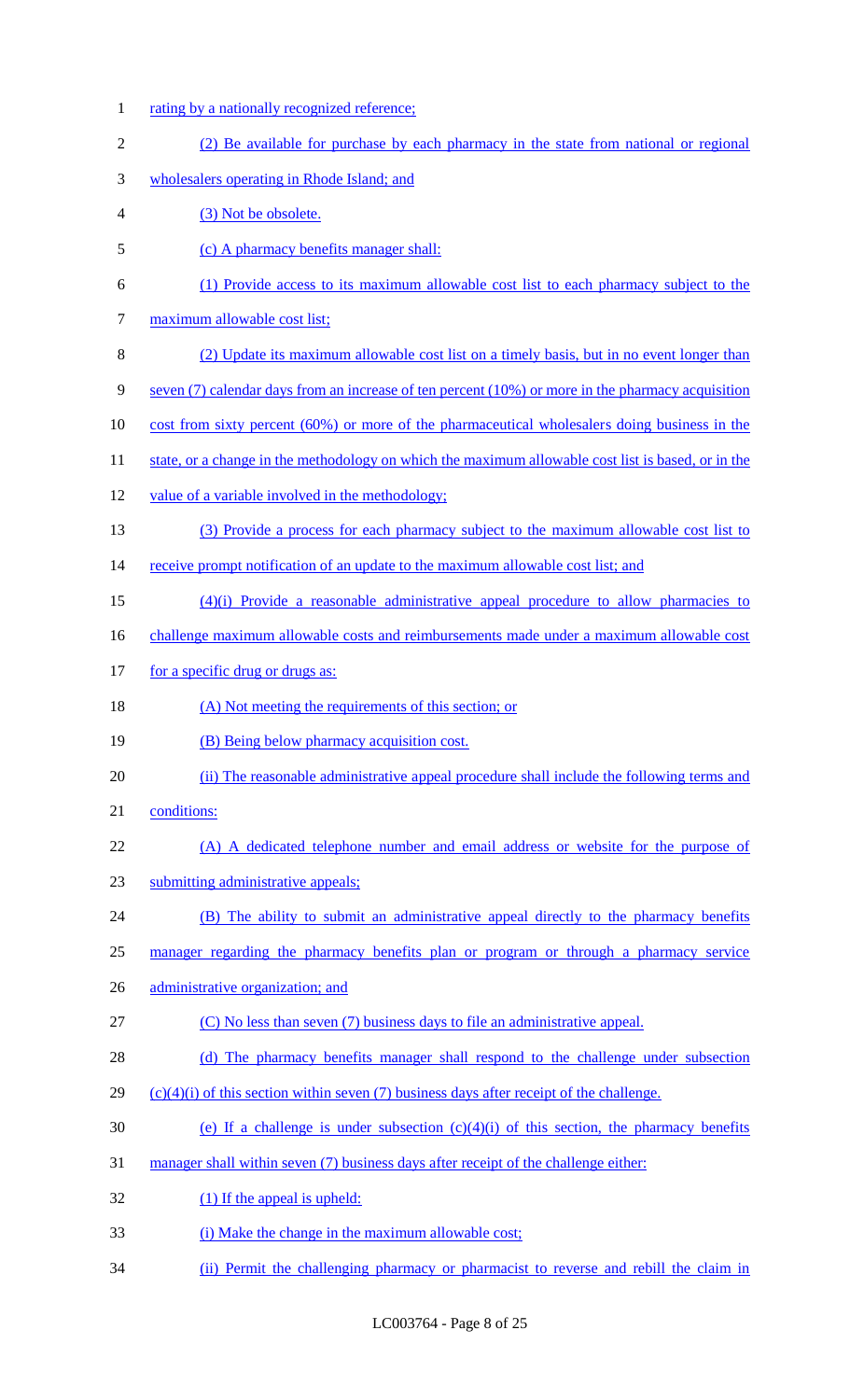1 question;

| $\overline{2}$ | (iii) Provide the national drug code number that the increase or change is based on to the          |
|----------------|-----------------------------------------------------------------------------------------------------|
| 3              | pharmacy or pharmacist; and                                                                         |
| $\overline{4}$ | (iv) Make the change under subsection $(e)(1)(i)$ of this section effective for each similarly      |
| $\mathfrak{S}$ | situated pharmacy as defined by the payor subject to the maximum allowable cost list.               |
| 6              | (2) If the appeal is denied, the pharmacy benefits manager shall provide the challenging            |
| $\tau$         | pharmacy or pharmacist the national drug code number and the name of the national or regional       |
| $\, 8$         | pharmaceutical wholesalers operating in this state that have the drug currently in stock at a price |
| 9              | below the maximum allowable cost list; or                                                           |
| 10             | (3) If the national drug code number provided by the pharmacy benefits manager is not               |
| 11             | available below the pharmacy acquisition cost from the pharmaceutical wholesaler from whom the      |
| 12             | pharmacy or pharmacist purchases the majority of prescription drugs for resale, then the pharmacy   |
| 13             | benefits manager shall adjust the maximum allowable cost list above the challenging pharmacy's      |
| 14             | pharmacy acquisition cost and permit the pharmacy to reverse and rebill each claim affected by the  |
| 15             | inability to procure the drug at a cost that is equal to or less than the previously challenged     |
| 16             | maximum allowable cost.                                                                             |
| 17             | $(f)(1)$ A pharmacy benefits manager shall not reimburse a pharmacy or pharmacist in this           |
| 18             | state an amount less than the amount that the pharmacy benefits manager reimburses a pharmacy       |
| 19             | benefits manager affiliate for providing the same pharmacist services.                              |
| 20             | (2) The reimbursement amount shall be calculated on a per unit basis based on the same              |
| 21             | generic product identifier or generic code number.                                                  |
| 22             | $(g)$ A pharmacy or pharmacist may decline to provide the pharmacist services to a patient          |
| 23             | or pharmacy benefits manager if, as a result of a maximum allowable cost list, a pharmacy or        |
| 24             | pharmacist is to be paid less than the pharmacy acquisition cost of the pharmacy providing          |
| 25             | pharmacist services.                                                                                |
| 26             | (h) This section shall apply to a pharmacy benefits manager employed by the Rhode Island            |
| 27             | Medicaid program and its contracted managed care entities.                                          |
| 28             | (i) A violation of this section is a deceptive practice under $\S$ 6-13.1-2.                        |
| 29             | (i) The department of health may promulgate such rules and regulations as are necessary             |
| 30             | and proper to effectuate the purpose and for the efficient administration and enforcement of this   |
| 31             | chapter.                                                                                            |
| 32             | SECTION 4. Chapter 27-20 of the General Laws entitled "Nonprofit Medical Services"                  |
| 33             | Corporation" is hereby amended by adding thereto the following section:                             |
| 34             | 27-20-23.3. Maximum allowable cost lists.                                                           |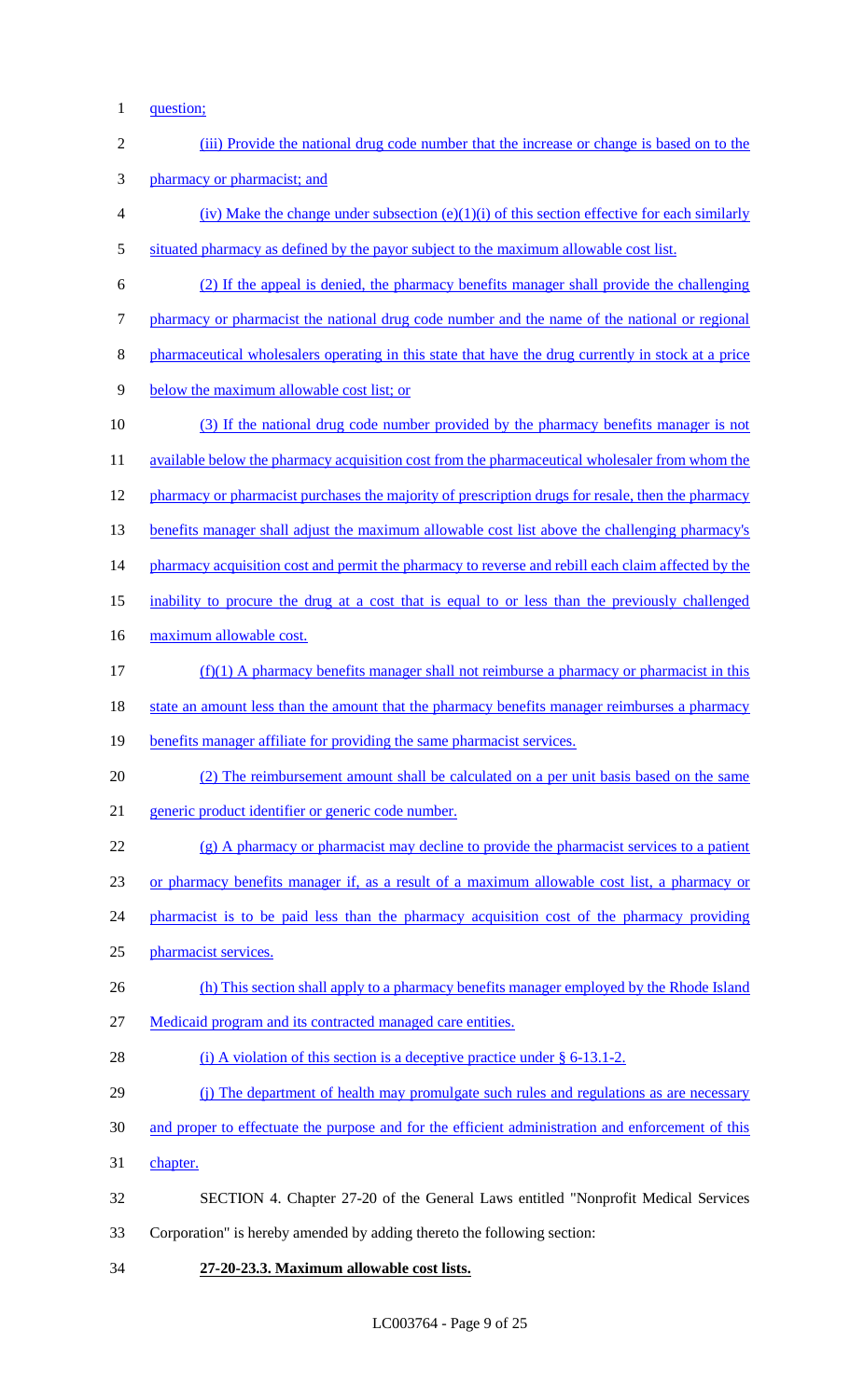1 (a) As used in this section: (1) "Maximum allowable cost list" means a listing of drugs used by a pharmacy benefits 3 manager setting the maximum allowable cost on which reimbursement to a pharmacy or pharmacist may be based; (2) "Pharmaceutical wholesaler" means a person or entity that sells and distributes prescription pharmaceutical products, including without limitation a full line of brand-name, 7 generic, and over-the-counter pharmaceuticals, and that offers regular and private delivery to a pharmacy; 9 (3) "Pharmacist" means a pharmacist in charge as defined in § 5-19.1-2; (4) "Pharmacist services" means products, goods, or services provided as a part of the 11 practice of pharmacy in Rhode Island; (5) "Pharmacy" means that portion or part of a premise where prescriptions are compounded and dispensed as defined in § 5-19.1-2; (6) "Pharmacy acquisition cost" means the amount that a pharmaceutical wholesaler charges for a pharmaceutical product as listed on the pharmacy's billing invoice; (7) "Pharmacy benefits manager" means an entity that administers or manages a pharmacy benefits plan or program; 18 (8) "Pharmacy benefits manager affiliate" means a pharmacy or pharmacist that directly or 19 indirectly, through one or more intermediaries owns or controls, is owned or controlled by, or is 20 under common ownership or control with a pharmacy benefits manager; and (9) "Pharmacy benefits plan or program" means a plan or program that pays for, 22 reimburses, covers the cost of, or otherwise provides for pharmacist services to individuals who reside in or are employed in this state. (b) Before a pharmacy benefits manager places or continues a particular drug on a maximum allowable cost list, the drug shall: 26 (1) Be listed as therapeutically equivalent and pharmaceutically equivalent "A", "AB", or "B" rated in the United States Food and Drug Administration's most recent version of the "Orange 28 Book" or "Green Book" or has an NR or NA rating by Medi-spanTM, Gold Standard, or a similar 29 rating by a nationally recognized reference; (2) Be available for purchase by each pharmacy in the state from national or regional wholesalers operating in Rhode Island; and 32 (3) Not be obsolete. (c) A pharmacy benefits manager shall: (1) Provide access to its maximum allowable cost list to each pharmacy subject to the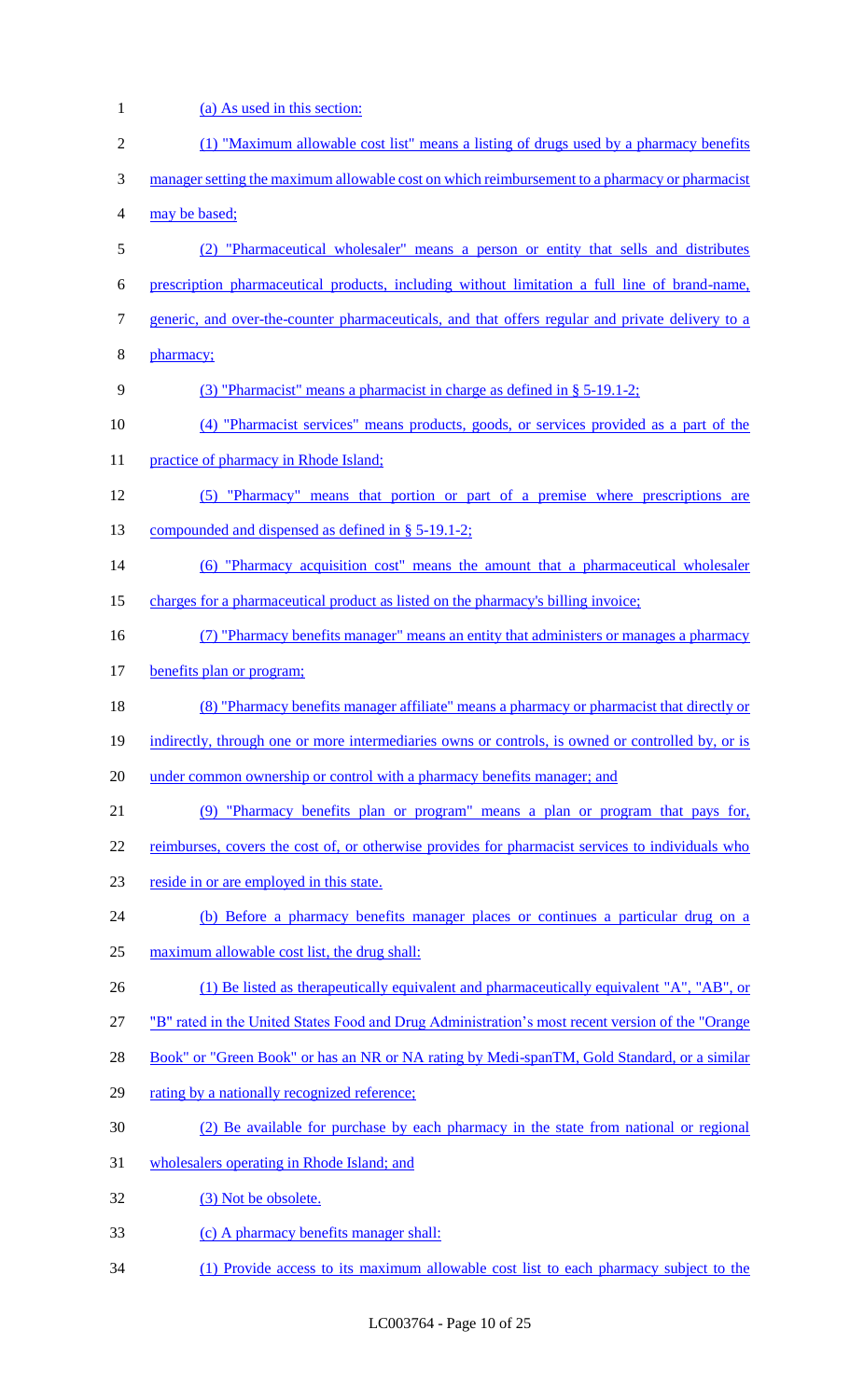1 maximum allowable cost list;

| $\overline{2}$ | (2) Update its maximum allowable cost list on a timely basis, but in no event longer than              |
|----------------|--------------------------------------------------------------------------------------------------------|
| 3              | seven $(7)$ calendar days from an increase of ten percent $(10\%)$ or more in the pharmacy acquisition |
| 4              | cost from sixty percent (60%) or more of the pharmaceutical wholesalers doing business in the          |
| 5              | state, or a change in the methodology on which the maximum allowable cost list is based, or in the     |
| 6              | value of a variable involved in the methodology;                                                       |
| 7              | (3) Provide a process for each pharmacy subject to the maximum allowable cost list to                  |
| 8              | receive prompt notification of an update to the maximum allowable cost list; and                       |
| 9              | $(4)(i)$ Provide a reasonable administrative appeal procedure to allow pharmacies to                   |
| 10             | challenge maximum allowable costs and reimbursements made under a maximum allowable cost               |
| 11             | for a specific drug or drugs as:                                                                       |
| 12             | (A) Not meeting the requirements of this section; or                                                   |
| 13             | (B) Being below pharmacy acquisition cost.                                                             |
| 14             | (ii) The reasonable administrative appeal procedure shall include the following terms and              |
| 15             | conditions:                                                                                            |
| 16             | (A) A dedicated telephone number and email address or website for the purpose of                       |
| 17             | submitting administrative appeals;                                                                     |
| 18             | (B) The ability to submit an administrative appeal directly to the pharmacy benefits                   |
| 19             | manager regarding the pharmacy benefits plan or program or through a pharmacy service                  |
| 20             | administrative organization; and                                                                       |
| 21             | (C) No less than seven (7) business days to file an administrative appeal.                             |
| 22             | (d) The pharmacy benefits manager shall respond to the challenge under subsection                      |
| 23             | $(c)(4)(i)$ of this section within seven (7) business days after receipt of the challenge.             |
| 24             | (e) If a challenge is under subsection $(c)(4)(i)$ of this section, the pharmacy benefits              |
| 25             | manager shall within seven (7) business days after receipt of the challenge either:                    |
| 26             | $(1)$ If the appeal is upheld:                                                                         |
| 27             | (i) Make the change in the maximum allowable cost;                                                     |
| 28             | (ii) Permit the challenging pharmacy or pharmacist to reverse and rebill the claim in                  |
| 29             | question;                                                                                              |
| 30             | (iii) Provide the national drug code number that the increase or change is based on to the             |
| 31             | pharmacy or pharmacist; and                                                                            |
| 32             | (iv) Make the change under subsection (e)(1)(i) of this section effective for each similarly           |
| 33             | situated pharmacy as defined by the payor subject to the maximum allowable cost list.                  |

34 (2) If the appeal is denied, the pharmacy benefits manager shall provide the challenging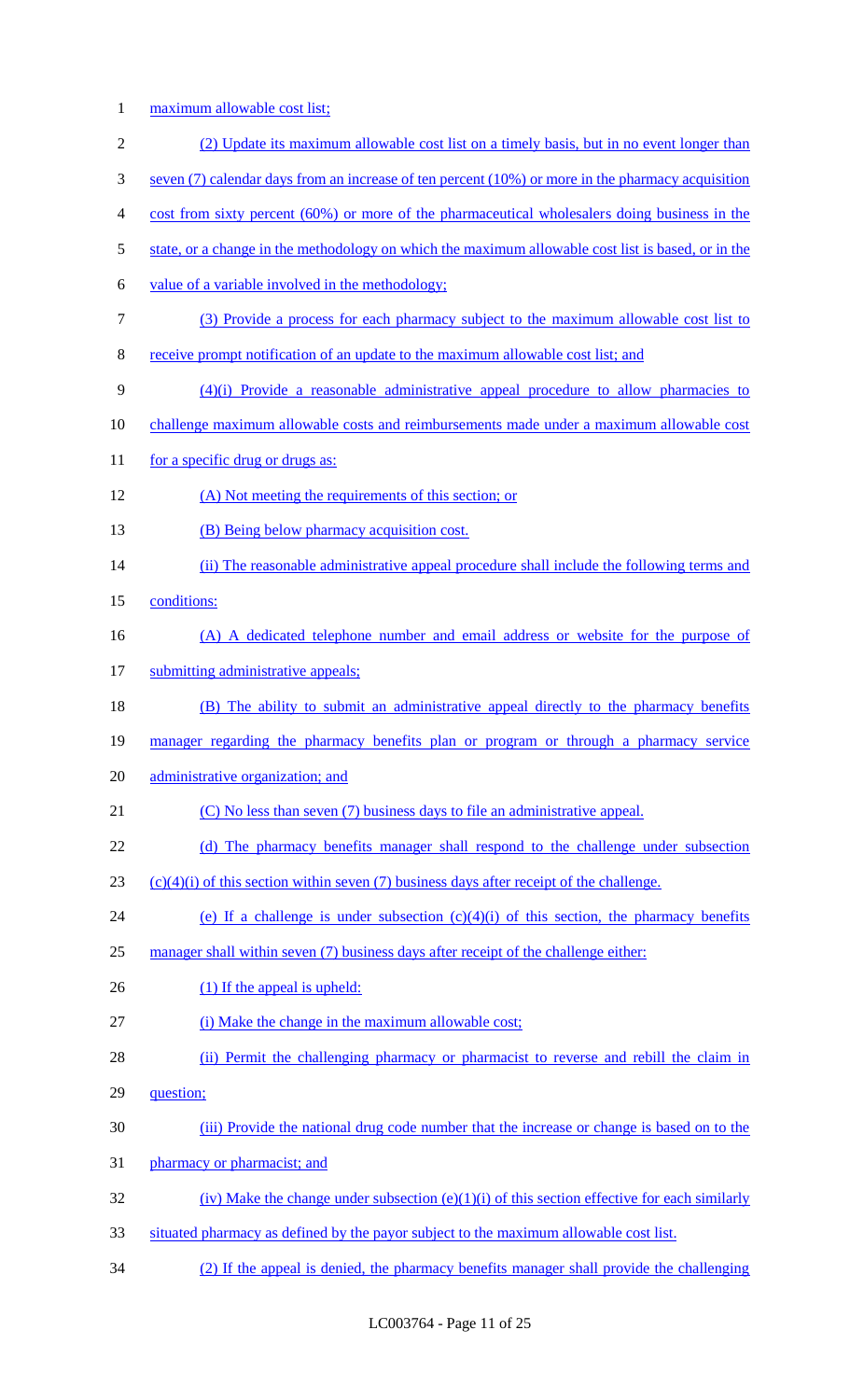1 pharmacy or pharmacist the national drug code number and the name of the national or regional pharmaceutical wholesalers operating in this state that have the drug currently in stock at a price below the maximum allowable cost list; or (3) If the national drug code number provided by the pharmacy benefits manager is not available below the pharmacy acquisition cost from the pharmaceutical wholesaler from whom the pharmacy or pharmacist purchases the majority of prescription drugs for resale, then the pharmacy benefits manager shall adjust the maximum allowable cost list above the challenging pharmacy's 8 pharmacy acquisition cost and permit the pharmacy to reverse and rebill each claim affected by the inability to procure the drug at a cost that is equal to or less than the previously challenged maximum allowable cost. 11 (f)(1) A pharmacy benefits manager shall not reimburse a pharmacy or pharmacist in this state an amount less than the amount that the pharmacy benefits manager reimburses a pharmacy 13 benefits manager affiliate for providing the same pharmacist services. 14 (2) The reimbursement amount shall be calculated on a per unit basis based on the same generic product identifier or generic code number. (g) A pharmacy or pharmacist may decline to provide the pharmacist services to a patient 17 or pharmacy benefits manager if, as a result of a maximum allowable cost list, a pharmacy or 18 pharmacist is to be paid less than the pharmacy acquisition cost of the pharmacy providing 19 pharmacist services. 20 (h) This section shall apply to a pharmacy benefits manager employed by the Rhode Island 21 Medicaid program and its contracted managed care entities. 22 (i) A violation of this section is a deceptive practice under § 6-13.1-2. (j) The department of health may promulgate such rules and regulations as are necessary 24 and proper to effectuate the purpose and for the efficient administration and enforcement of this chapter. SECTION 5. Chapter 27-20.1 of the General Laws entitled "Nonprofit Dental Service Corporations" is hereby amended by adding thereto the following section: **27-20.1-15.2. Maximum allowable cost limits.**  (a) As used in this section: (1) "Maximum allowable cost list" means a listing of drugs used by a pharmacy benefits manager setting the maximum allowable cost on which reimbursement to a pharmacy or pharmacist may be based; (2) "Pharmaceutical wholesaler" means a person or entity that sells and distributes prescription pharmaceutical products, including without limitation a full line of brand-name,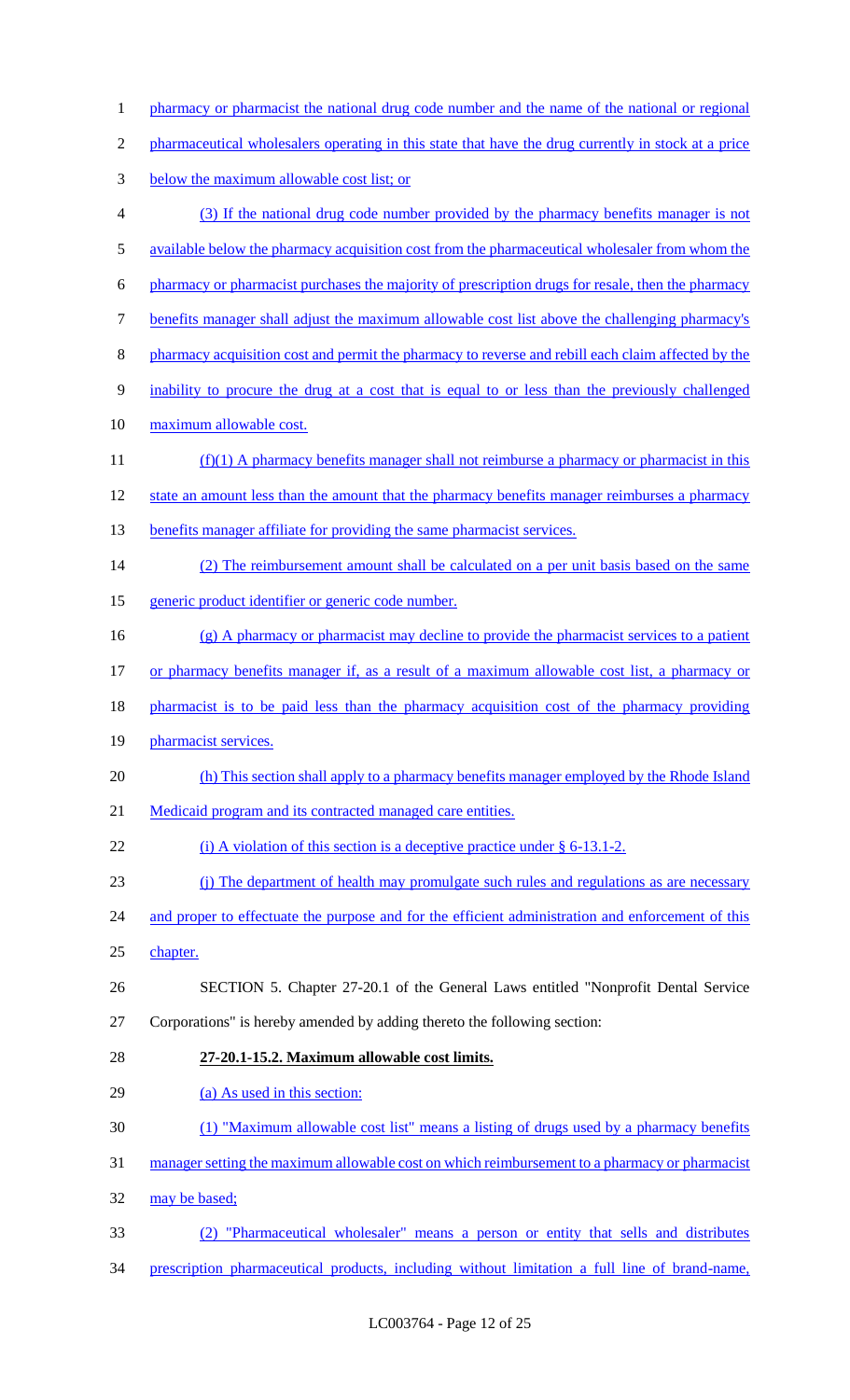1 generic, and over-the-counter pharmaceuticals, and that offers regular and private delivery to a 2 pharmacy; 3 (3) "Pharmacist" means a pharmacist in charge as defined in § 5-19.1-2; 4 (4) "Pharmacist services" means products, goods, or services provided as a part of the 5 practice of pharmacy in Rhode Island; 6 (5) "Pharmacy" means that portion or part of a premise where prescriptions are 7 compounded and dispensed as defined in § 5-19.1-2; 8 (6) "Pharmacy acquisition cost" means the amount that a pharmaceutical wholesaler 9 charges for a pharmaceutical product as listed on the pharmacy's billing invoice; 10 (7) "Pharmacy benefits manager" means an entity that administers or manages a pharmacy 11 benefits plan or program; 12 (8) "Pharmacy benefits manager affiliate" means a pharmacy or pharmacist that directly or 13 indirectly, through one or more intermediaries owns or controls, is owned or controlled by, or is 14 under common ownership or control with a pharmacy benefits manager; and 15 (9) "Pharmacy benefits plan or program" means a plan or program that pays for, 16 reimburses, covers the cost of, or otherwise provides for pharmacist services to individuals who 17 reside in or are employed in this state. 18 (b) Before a pharmacy benefits manager places or continues a particular drug on a 19 maximum allowable cost list, the drug shall: 20 (1) Be listed as therapeutically equivalent and pharmaceutically equivalent "A", "AB", or 21 "B" rated in the United States Food and Drug Administration's most recent version of the "Orange 22 Book" or "Green Book" or has an NR or NA rating by Medi-spanTM, Gold Standard, or a similar 23 rating by a nationally recognized reference; 24 (2) Be available for purchase by each pharmacy in the state from national or regional 25 wholesalers operating in Rhode Island; and 26 (3) Not be obsolete. 27 (c) A pharmacy benefits manager shall: 28 (1) Provide access to its maximum allowable cost list to each pharmacy subject to the 29 maximum allowable cost list; 30 (2) Update its maximum allowable cost list on a timely basis, but in no event longer than 31 seven (7) calendar days from an increase of ten percent (10%) or more in the pharmacy acquisition 32 cost from sixty percent (60%) or more of the pharmaceutical wholesalers doing business in the 33 state, or a change in the methodology on which the maximum allowable cost list is based, or in the 34 value of a variable involved in the methodology;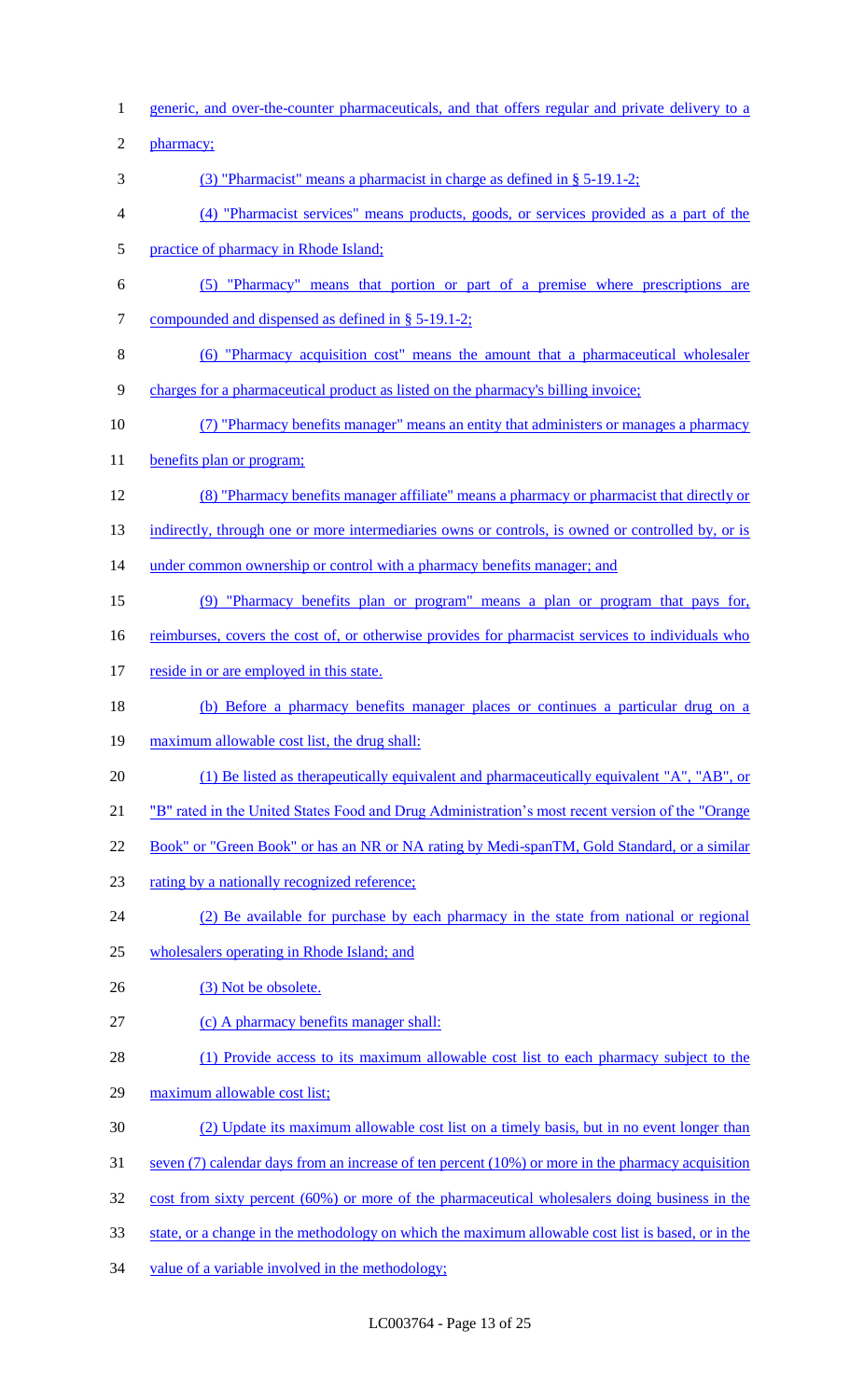| $\mathbf{1}$   | (3) Provide a process for each pharmacy subject to the maximum allowable cost list to               |
|----------------|-----------------------------------------------------------------------------------------------------|
| $\overline{c}$ | receive prompt notification of an update to the maximum allowable cost list; and                    |
| 3              | $(4)(i)$ Provide a reasonable administrative appeal procedure to allow pharmacies to                |
| 4              | challenge maximum allowable costs and reimbursements made under a maximum allowable cost            |
| 5              | for a specific drug or drugs as:                                                                    |
| 6              | (A) Not meeting the requirements of this section; or                                                |
| 7              | (B) Being below pharmacy acquisition cost.                                                          |
| 8              | (ii) The reasonable administrative appeal procedure shall include the following terms and           |
| 9              | conditions:                                                                                         |
| 10             | (A) A dedicated telephone number and email address or website for the purpose of                    |
| 11             | submitting administrative appeals;                                                                  |
| 12             | (B) The ability to submit an administrative appeal directly to the pharmacy benefits                |
| 13             | manager regarding the pharmacy benefits plan or program or through a pharmacy service               |
| 14             | administrative organization; and                                                                    |
| 15             | (C) No less than seven (7) business days to file an administrative appeal.                          |
| 16             | (d) The pharmacy benefits manager shall respond to the challenge under subsection                   |
| 17             | $(c)(4)(i)$ of this section within seven (7) business days after receipt of the challenge.          |
| 18             | (e) If a challenge is under subsection $(c)(4)(i)$ of this section, the pharmacy benefits           |
| 19             | manager shall within seven (7) business days after receipt of the challenge either:                 |
| 20             | (1) If the appeal is upheld:                                                                        |
| 21             | (i) Make the change in the maximum allowable cost;                                                  |
| 22             | (ii) Permit the challenging pharmacy or pharmacist to reverse and rebill the claim in               |
| 23             | question;                                                                                           |
| 24             | (iii) Provide the national drug code number that the increase or change is based on to the          |
| 25             | pharmacy or pharmacist; and                                                                         |
| 26             | (iv) Make the change under subsection $(e)(1)(i)$ of this section effective for each similarly      |
| 27             | situated pharmacy as defined by the payor subject to the maximum allowable cost list.               |
| 28             | (2) If the appeal is denied, the pharmacy benefits manager shall provide the challenging            |
| 29             | pharmacy or pharmacist the national drug code number and the name of the national or regional       |
| 30             | pharmaceutical wholesalers operating in this state that have the drug currently in stock at a price |
| 31             | below the maximum allowable cost list; or                                                           |
| 32             | (3) If the national drug code number provided by the pharmacy benefits manager is not               |
| 33             | available below the pharmacy acquisition cost from the pharmaceutical wholesaler from whom the      |
| 34             | pharmacy or pharmacist purchases the majority of prescription drugs for resale, then the pharmacy   |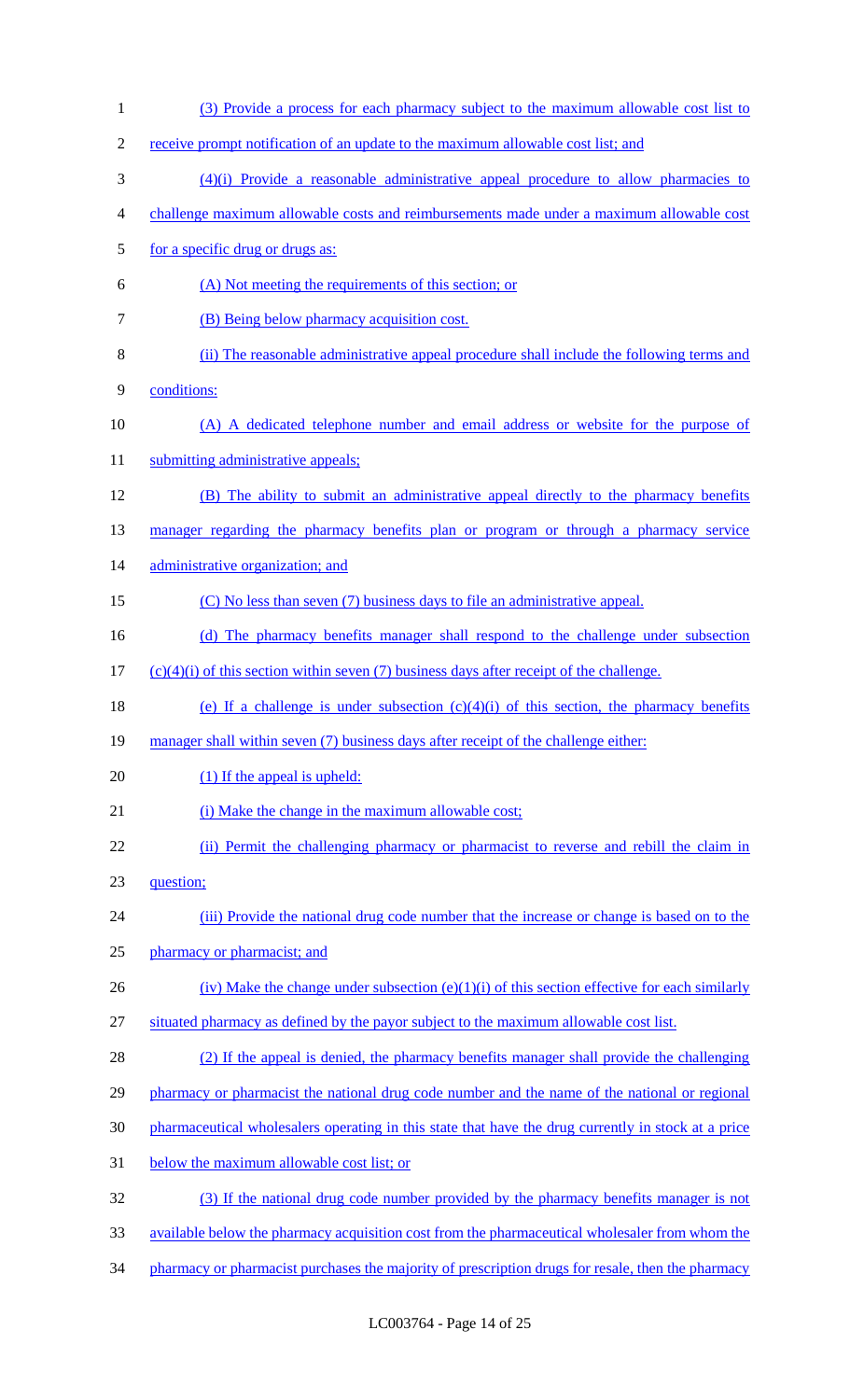1 benefits manager shall adjust the maximum allowable cost list above the challenging pharmacy's 2 pharmacy acquisition cost and permit the pharmacy to reverse and rebill each claim affected by the 3 inability to procure the drug at a cost that is equal to or less than the previously challenged 4 maximum allowable cost. 5 (f)(1) A pharmacy benefits manager shall not reimburse a pharmacy or pharmacist in this 6 state an amount less than the amount that the pharmacy benefits manager reimburses a pharmacy 7 benefits manager affiliate for providing the same pharmacist services. 8 (2) The reimbursement amount shall be calculated on a per unit basis based on the same 9 generic product identifier or generic code number. 10 (g) A pharmacy or pharmacist may decline to provide the pharmacist services to a patient 11 or pharmacy benefits manager if, as a result of a maximum allowable cost list, a pharmacy or 12 pharmacist is to be paid less than the pharmacy acquisition cost of the pharmacy providing 13 pharmacist services. 14 (h) This section shall apply to a pharmacy benefits manager employed by the Rhode Island 15 Medicaid program and its contracted managed care entities. 16 (i) A violation of this section is a deceptive practice under § 6-13.1-2. 17 (j) The department of health may promulgate such rules and regulations as are necessary 18 and proper to effectuate the purpose and for the efficient administration and enforcement of this 19 chapter. 20 SECTION 6. Chapter 27-41 of the General Laws entitled "Health Maintenance 21 Organizations" is hereby amended by adding thereto the following section: 22 **27-41-38.3. Maximum allowable cost limits.**  23 (a) As used in this section: 24 (1) "Maximum allowable cost list" means a listing of drugs used by a pharmacy benefits 25 manager setting the maximum allowable cost on which reimbursement to a pharmacy or pharmacist 26 may be based; 27 (2) "Pharmaceutical wholesaler" means a person or entity that sells and distributes 28 prescription pharmaceutical products, including without limitation a full line of brand-name, 29 generic, and over-the-counter pharmaceuticals, and that offers regular and private delivery to a 30 pharmacy; 31 (3) "Pharmacist" means a pharmacist in charge as defined in § 5-19.1-2; 32 (4) "Pharmacist services" means products, goods, or services provided as a part of the 33 practice of pharmacy in Rhode Island;

34 (5) "Pharmacy" means that portion or part of a premise where prescriptions are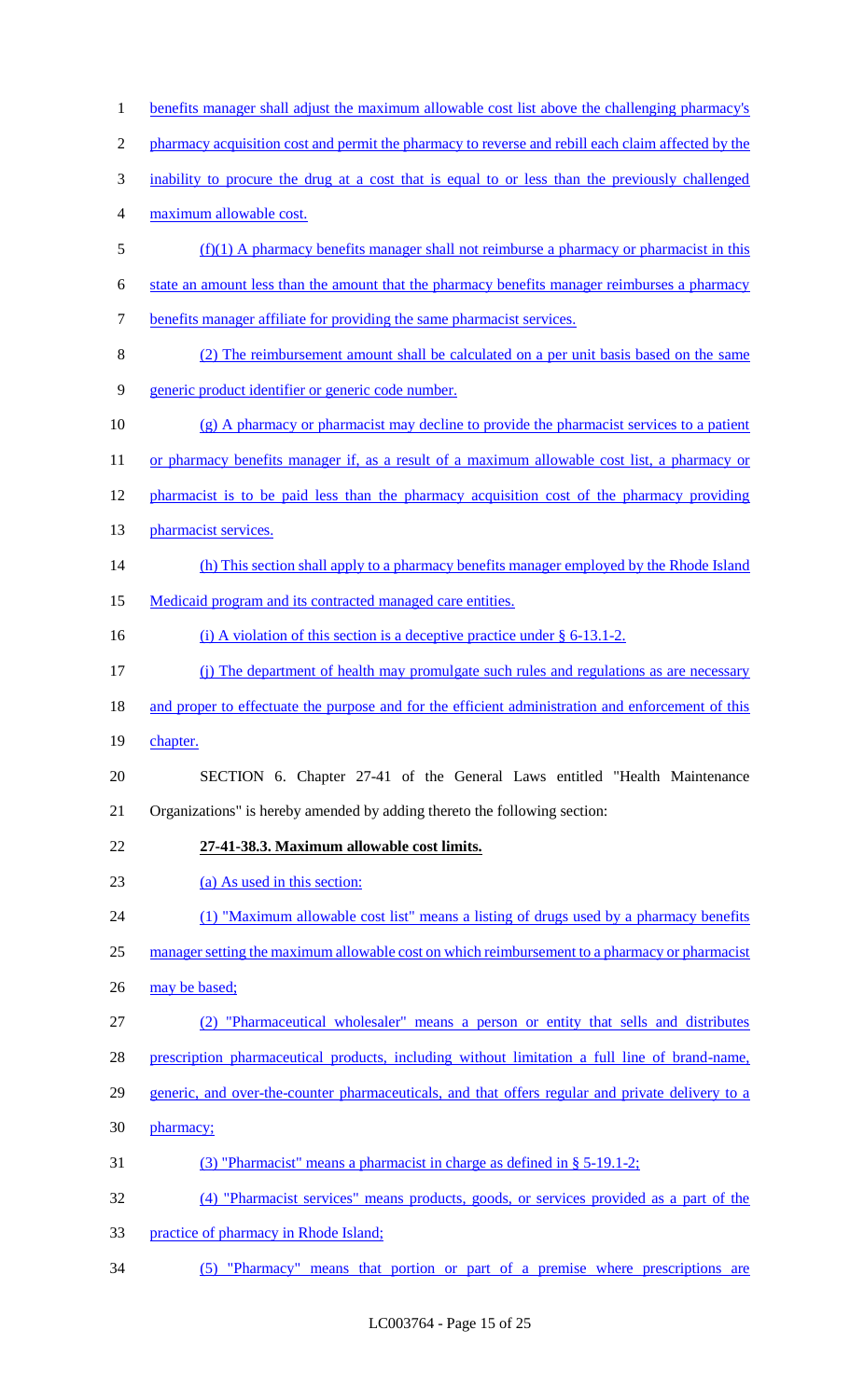1 compounded and dispensed as defined in § 5-19.1-2; (6) "Pharmacy acquisition cost" means the amount that a pharmaceutical wholesaler charges for a pharmaceutical product as listed on the pharmacy's billing invoice; (7) "Pharmacy benefits manager" means an entity that administers or manages a pharmacy benefits plan or program; (8) "Pharmacy benefits manager affiliate" means a pharmacy or pharmacist that directly or 7 indirectly, through one or more intermediaries owns or controls, is owned or controlled by, or is under common ownership or control with a pharmacy benefits manager; and (9) "Pharmacy benefits plan or program" means a plan or program that pays for, reimburses, covers the cost of, or otherwise provides for pharmacist services to individuals who 11 reside in or are employed in this state. (b) Before a pharmacy benefits manager places or continues a particular drug on a 13 maximum allowable cost list, the drug shall: 14 (1) Be listed as therapeutically equivalent and pharmaceutically equivalent "A", "AB", or "B" rated in the United States Food and Drug Administration's most recent version of the "Orange 16 Book" or "Green Book" or has an NR or NA rating by Medi-spanTM, Gold Standard, or a similar 17 rating by a nationally recognized reference; (2) Be available for purchase by each pharmacy in the state from national or regional 19 wholesalers operating in Rhode Island; and 20 (3) Not be obsolete. 21 (c) A pharmacy benefits manager shall: (1) Provide access to its maximum allowable cost list to each pharmacy subject to the maximum allowable cost list; (2) Update its maximum allowable cost list on a timely basis, but in no event longer than seven (7) calendar days from an increase of ten percent (10%) or more in the pharmacy acquisition 26 cost from sixty percent (60%) or more of the pharmaceutical wholesalers doing business in the 27 state, or a change in the methodology on which the maximum allowable cost list is based, or in the 28 value of a variable involved in the methodology; (3) Provide a process for each pharmacy subject to the maximum allowable cost list to receive prompt notification of an update to the maximum allowable cost list; and (4)(i) Provide a reasonable administrative appeal procedure to allow pharmacies to challenge maximum allowable costs and reimbursements made under a maximum allowable cost for a specific drug or drugs as: (A) Not meeting the requirements of this section; or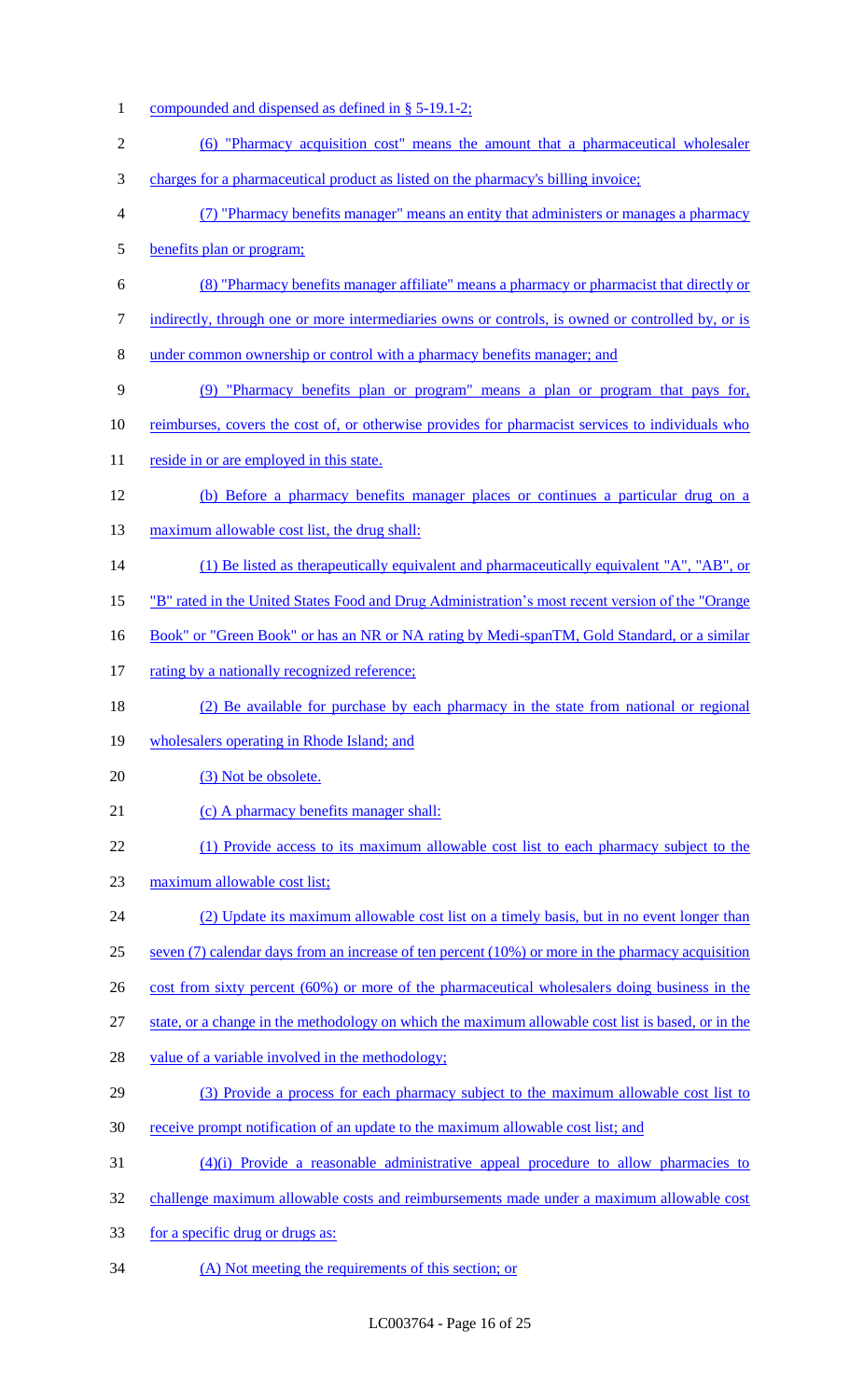- 1 (B) Being below pharmacy acquisition cost.
- 2 (ii) The reasonable administrative appeal procedure shall include the following terms and 3 conditions: 4 (A) A dedicated telephone number and email address or website for the purpose of 5 submitting administrative appeals; 6 (B) The ability to submit an administrative appeal directly to the pharmacy benefits 7 manager regarding the pharmacy benefits plan or program or through a pharmacy service 8 administrative organization; and 9 (C) No less than seven (7) business days to file an administrative appeal. 10 (d) The pharmacy benefits manager shall respond to the challenge under subsection 11 (c)(4)(i) of this section within seven (7) business days after receipt of the challenge. 12 (e) If a challenge is under subsection  $(c)(4)(i)$  of this section, the pharmacy benefits 13 manager shall within seven (7) business days after receipt of the challenge either: 14 (1) If the appeal is upheld: 15 (i) Make the change in the maximum allowable cost; 16 (ii) Permit the challenging pharmacy or pharmacist to reverse and rebill the claim in 17 question; 18 (iii) Provide the national drug code number that the increase or change is based on to the 19 pharmacy or pharmacist; and 20 (iv) Make the change under subsection  $(e)(1)(i)$  of this section effective for each similarly 21 situated pharmacy as defined by the payor subject to the maximum allowable cost list. 22 (2) If the appeal is denied, the pharmacy benefits manager shall provide the challenging 23 pharmacy or pharmacist the national drug code number and the name of the national or regional 24 pharmaceutical wholesalers operating in this state that have the drug currently in stock at a price 25 below the maximum allowable cost list; or 26 (3) If the national drug code number provided by the pharmacy benefits manager is not 27 available below the pharmacy acquisition cost from the pharmaceutical wholesaler from whom the 28 pharmacy or pharmacist purchases the majority of prescription drugs for resale, then the pharmacy 29 benefits manager shall adjust the maximum allowable cost list above the challenging pharmacy's 30 pharmacy acquisition cost and permit the pharmacy to reverse and rebill each claim affected by the 31 inability to procure the drug at a cost that is equal to or less than the previously challenged 32 maximum allowable cost.  $33$  (f)(1) A pharmacy benefits manager shall not reimburse a pharmacy or pharmacist in this 34 state an amount less than the amount that the pharmacy benefits manager reimburses a pharmacy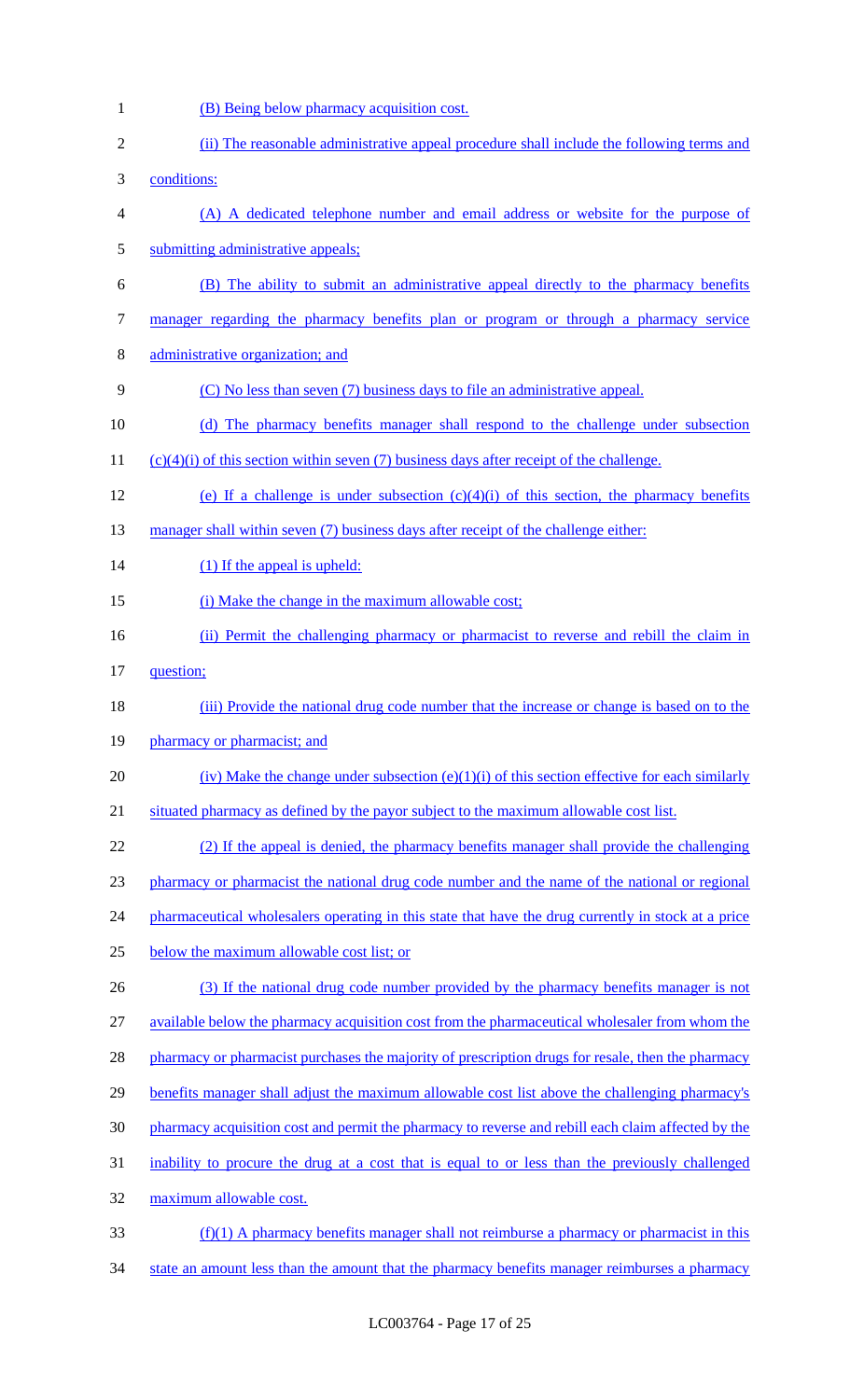- benefits manager affiliate for providing the same pharmacist services.
- (2) The reimbursement amount shall be calculated on a per unit basis based on the same
- generic product identifier or generic code number.
- (g) A pharmacy or pharmacist may decline to provide the pharmacist services to a patient
- or pharmacy benefits manager if, as a result of a maximum allowable cost list, a pharmacy or
- pharmacist is to be paid less than the pharmacy acquisition cost of the pharmacy providing
- pharmacist services.
- (h) This section shall apply to a pharmacy benefits manager employed by the Rhode Island
- Medicaid program and its contracted managed care entities.
- 10 (i) A violation of this section is a deceptive practice under § 6-13.1-2.
- 11 (j) The department of health may promulgate such rules and regulations as are necessary
- and proper to effectuate the purpose and for the efficient administration and enforcement of this
- chapter.

# SECTION 7. Section 27-18-33.2 of the General Laws in Chapter 27-18 entitled "Accident

- and Sickness Insurance Policies" is hereby repealed.
- **27-18-33.2. Pharmacy benefit manager requirements with respect to multi-source**
- **generic pricing updates to pharmacies.**
- (a) Definitions. As used herein:
- (1) "Maximum-allowable cost" or "MAC" means the maximum amount that a pharmacy
- 20 benefits manager will reimburse toward the cost of a drug;
- (2) "Nationally available" means that there is an adequate supply available from regional
- 22 or national wholesalers and that the product is not obsolete or temporarily unavailable;
- (3) "Pharmacy-benefit manager" or "PBM" means an entity doing business in this state that
- 24 contracts to administer or manage prescription-drug benefits on behalf of any carrier that provides
- 25 prescription-drug benefits to residents of this state.
- (b) Upon each contract execution or renewal, a PBM shall, with respect to contracts
- between a PBM and a pharmacy or, alternatively, a PBM and a pharmacy's contracting
- representative or agent, such as a pharmacy services administrative organization (PSAO):
- 29 (1) Include in such contracts a requirement to update pricing information on the MAC list
- 30 at least every ten (10) calendar days;
- (2) Maintain a procedure to eliminate products from the list of drugs subject to such pricing,
- or modify MAC rates when such drugs do not meet the standards and requirements of this section
- as set forth, in order to remain consistent with pricing changes in the marketplace.
- (c) PBM requirements for inclusion of products on a list of drugs subject to MAC pricing.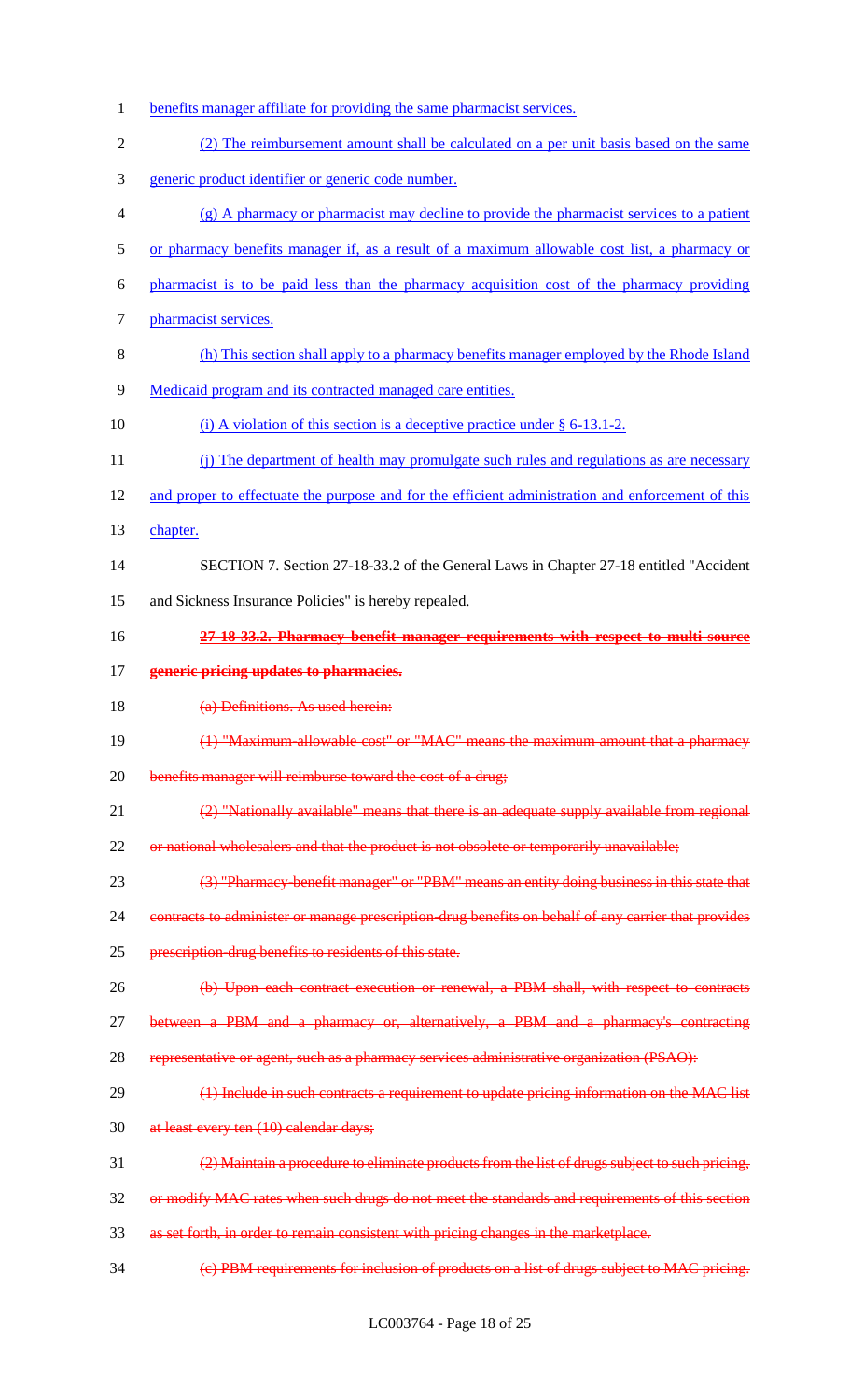| 1              | In order to place a particular prescription drug on a MAC list, the PBM must, at a minimum, ensure    |
|----------------|-------------------------------------------------------------------------------------------------------|
| $\overline{2}$ | that:                                                                                                 |
| 3              | $(1)$ The product must be listed as " $A$ ," " $AB$ ," or "B" rated in the most recent version of the |
| $\overline{4}$ | United States Food and Drug Administration's approved drug products with therapeutic                  |
| 5              | equivalence evaluations, also known as the orange book, or has an "NR" or "NA" rating or similar      |
| 6              | rating by a nationally recognized reference; and                                                      |
| $\overline{7}$ | (2) The product must be nationally available.                                                         |
| 8              | (d) Standards for pharmacy appeals. All contracts between a PBM, a contracted pharmacy                |
| 9              | or, alternatively, a PBM and a pharmacy's contracting representative or agent, such as a pharmacy     |
| 10             | services administrative organization (PSAO), shall include a process to appeal, investigate, and      |
| 11             | resolve disputes regarding MAC pricing. The process shall include the following provisions:           |
| 12             | $(1)$ The right to appeal shall be limited to fifteen $(15)$ days following the initial claim;        |
| 13             | (2) The appeal shall be investigated and resolved within fifteen (15) days following receipt          |
| 14             | of the appeal;                                                                                        |
| 15             | (3) A process by which a network pharmacy may contact the PBM regarding the appeals                   |
| 16             | process;                                                                                              |
| 17             | (4) If the appeal is denied, the PBM shall provide the reason for the denial and identify the         |
| 18             | national drug code of a drug product that is available in adequate supply;                            |
| 19             | (5) If an appeal is upheld, the PBM shall make an adjustment to the list effective no later           |
| 20             | than one day after the date of determination; and                                                     |
| 21             | (6) The department of health shall exercise oversight and enforcement of this section.                |
| 22             | SECTION 8. Section 27-19-26.2 of the General Laws in Chapter 27-19 entitled "Nonprofit"               |
| 23             | Hospital Service Corporations" is hereby repealed.                                                    |
| 24             | 27-19-26.2. Pharmacy benefit manager requirements with respect to multi-source                        |
| 25             | generic pricing updates to pharmacies.                                                                |
| 26             | (a) Definitions. As used herein:                                                                      |
| 27             | (1) "Maximum allowable cost" or "MAC" means the maximum amount that a pharmacy                        |
| 28             | benefits manager will reimburse toward the cost of a drug;                                            |
| 29             | (2) "Nationally available" means that there is an adequate supply available from regional             |
| 30             | or national wholesalers and that the product is not obsolete or temporarily unavailable;              |
| 31             | (3) "Pharmacy benefit manager" or "PBM" means an entity doing business in this state that             |
| 32             | contracts to administer or manage prescription-drug benefits on behalf of any carrier that provides   |
| 33             | prescription-drug benefits to residents of this state.                                                |
| 34             | (b) Upon each contract execution or renewal, a PBM shall, with respect to contracts                   |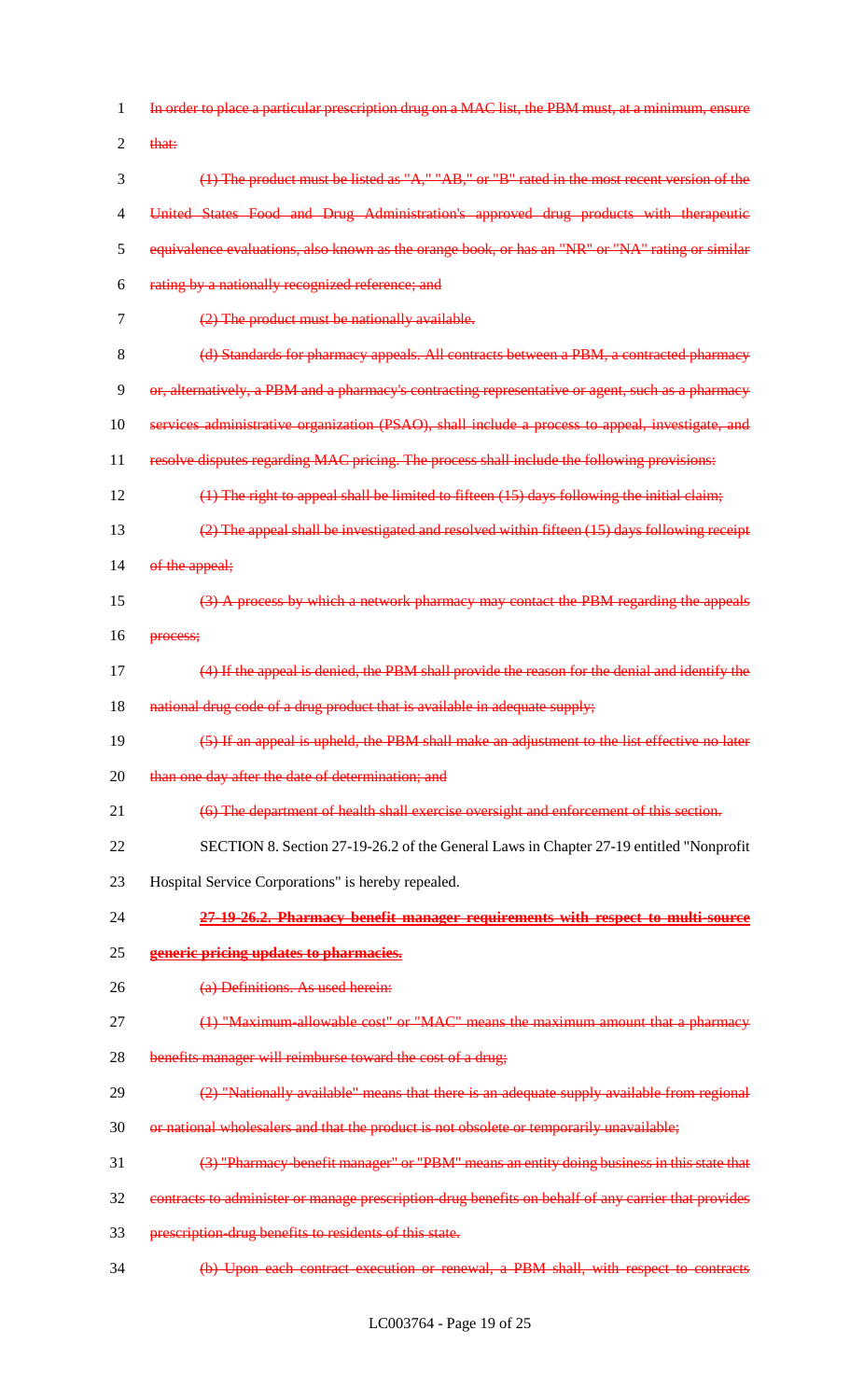| 1              | between a PBM and a pharmacy or, alternatively, a PBM and a pharmacy's contracting                    |
|----------------|-------------------------------------------------------------------------------------------------------|
| $\overline{2}$ | representative or agent, such as a pharmacy services administrative organization (PSAO):              |
| 3              | (1) Include in such contracts a requirement to update pricing information on the MAC list             |
| $\overline{4}$ | at least every ten (10) calendar days;                                                                |
| 5              | (2) Maintain a procedure to eliminate products from the list of drugs subject to such pricing,        |
| 6              | or modify MAC rates when such drugs do not meet the standards and requirements of this section        |
| 7              | as set forth in order to remain consistent with pricing changes in the marketplace.                   |
| 8              | (e) PBM requirements for inclusion of products on a list of drugs subject to MAC pricing.             |
| 9              | In order to place a particular prescription drug on a MAC list, the PBM must, at a minimum, ensure    |
| 10             | that:                                                                                                 |
| 11             | $(1)$ The product must be listed as " $A$ ," " $AB$ ," or "B" rated in the most recent version of the |
| 12             | United States Food and Drug Administration's approved drug products with therapeutic                  |
| 13             | equivalence evaluations, also known as the orange book, or has an "NR" or "NA" rating or similar      |
| 14             | rating by a nationally recognized reference; and                                                      |
| 15             | (2) The product must be nationally available.                                                         |
| 16             | (d) Standards for pharmacy appeals. All contracts between a PBM, a contracted pharmacy                |
| 17             | or, alternatively, a PBM and a pharmacy's contracting representative or agent, such as a pharmacy     |
| 18             | services administrative organization (PSAO), shall include a process to appeal, investigate, and      |
| 19             | resolve disputes regarding MAC pricing. The process shall include the following provisions:           |
| 20             | $(1)$ The right to appeal shall be limited to fifteen $(15)$ days following the initial claim;        |
| 21             | $(2)$ The appeal shall be investigated and resolved within fifteen $(15)$ days following receipt      |
| 22             | of the appeal;                                                                                        |
| 23             | (3) A process by which a network pharmacy may contact the PBM regarding the appeals                   |
| 24             | process;                                                                                              |
| 25             | (4) If the appeal is denied, the PBM shall provide the reason for the denial and identify the         |
| 26             | national drug code of a drug product that is available in adequate supply;                            |
| 27             | (5) If an appeal is upheld, the PBM shall make an adjustment to the list effective no later           |
| 28             | than one day after the date of determination; and                                                     |
| 29             | (6) The department of health shall exercise oversight and enforcement of this section.                |
| 30             | SECTION 9. Section 27-20-23.2 of the General Laws in Chapter 27-20 entitled "Nonprofit"               |
| 31             | Medical Service Corporations" is hereby repealed.                                                     |
| 32             | 27-20-23.2. Pharmacy benefit manager requirements with respect to multi-source                        |
| 33             | generic pricing updates to pharmacies.                                                                |

(a) Definitions. As used herein: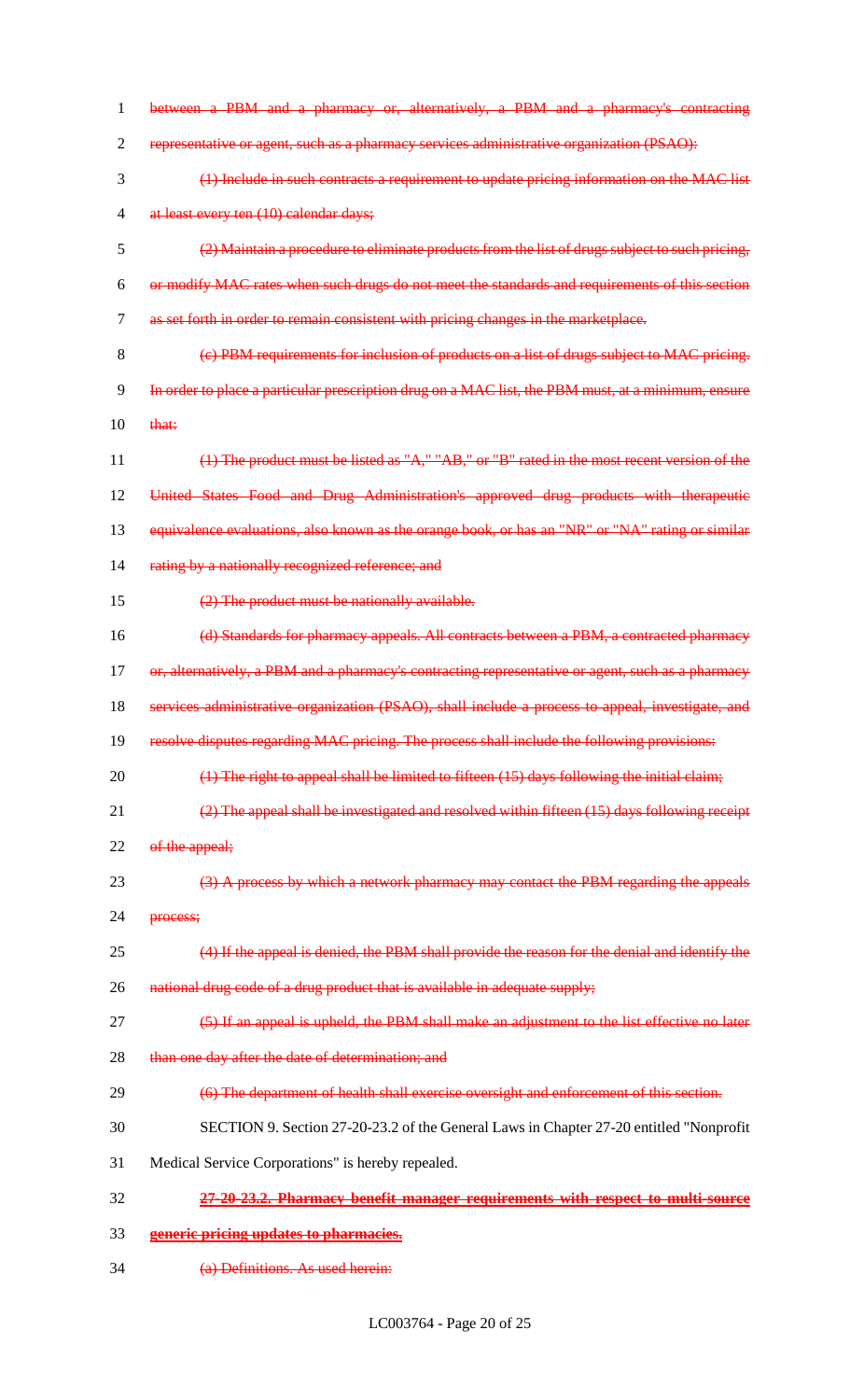(1) "Maximum-allowable cost" or "MAC" means the maximum amount that a pharmacy benefits manager will reimburse toward the cost of a drug; (2) "Nationally available" means that there is an adequate supply available from regional or national wholesalers and that the product is not obsolete or temporarily unavailable; (3) "Pharmacy-benefit manager" or "PBM" means an entity doing business in this state that contracts to administer or manage prescription-drug benefits on behalf of any carrier that provides prescription-drug benefits to residents of this state. (b) Upon each contract execution or renewal, a PBM shall, with respect to contracts between a PBM and a pharmacy or, alternatively, a PBM and a pharmacy's contracting 10 representative or agent such as a pharmacy services administrative organization (PSAO): (1) Include in such contracts a requirement to update pricing information on the MAC list 12 at least every ten (10) calendar days; (2) Maintain a procedure to eliminate products from the list of drugs subject to such pricing, or modify MAC rates when such drugs do not meet the standards and requirements of this section as set forth in order to remain consistent with pricing changes in the marketplace. (c) PBM requirements for inclusion of products on a list of drugs subject to MAC pricing. 17 In order to place a particular prescription drug on a MAC list, the PBM must, at a minimum, ensure that: (1) The product must be listed as "A," "AB," or "B" rated in the most recent version of the 20 United States Food and Drug Administration's approved drug products with therapeutic 21 equivalence evaluations, also known as the orange book, or has an "NR" or "NA" rating or similar 22 rating by a nationally recognized reference; and (2) The product must be nationally available. 24 (d) Standards for pharmacy appeals. All contracts between a PBM, a contracted pharmacy 25 or, alternatively, a PBM and a pharmacy's contracting representative or agent, such as a pharmacy services administrative organization (PSAO), shall include a process to appeal, investigate, and resolve disputes regarding MAC pricing. The process shall include the following provisions: 28 (1) The right to appeal shall be limited to fifteen (15) days following the initial claim; (2) The appeal shall be investigated and resolved within fifteen (15) days following receipt 30 of the appeal; (3) A process by which a network pharmacy may contact the PBM regarding the appeals process; (4) If the appeal is denied, the PBM shall provide the reason for the denial and identify the 34 national drug code of a drug product that is available in adequate supply;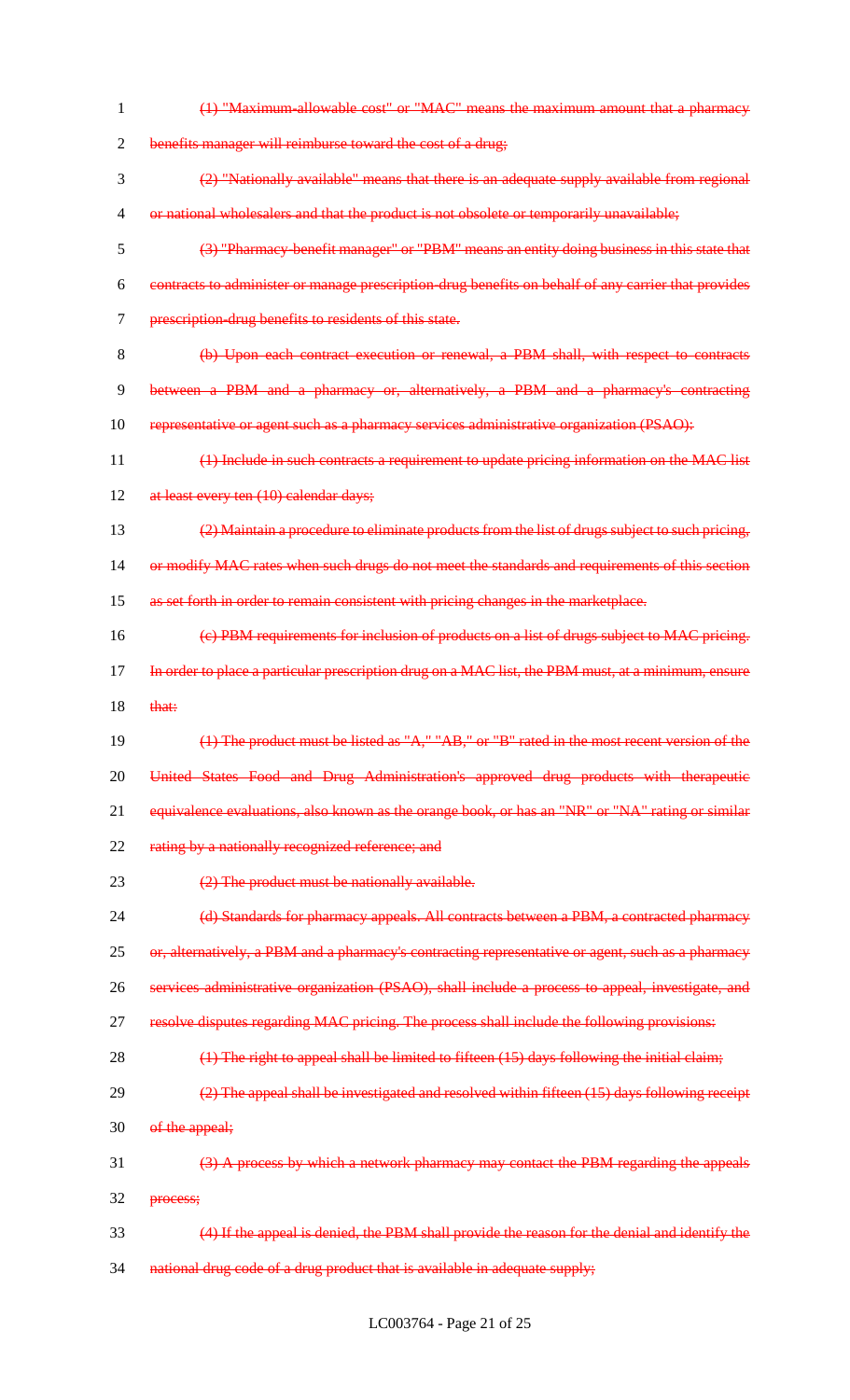| $\mathbf{1}$             | (5) If an appeal is upheld, the PBM shall make an adjustment to the list effective no later         |
|--------------------------|-----------------------------------------------------------------------------------------------------|
| 2                        | than one day after the date of determination; and                                                   |
| 3                        | (6) The department of health shall exercise oversight and enforcement of this section.              |
| $\overline{\mathcal{A}}$ | SECTION 10. Section 27-20.1-15.1 of the General Laws in Chapter 27-20.1 entitled                    |
| 5                        | "Nonprofit Dental Service Corporations" is hereby repealed.                                         |
| 6                        | 27-20.1-15.1. Pharmacy benefit manager requirements with respect to multi-source                    |
| 7                        | generic pricing updates to pharmacies.                                                              |
| $8\,$                    | (a) Definitions. As used herein:                                                                    |
| 9                        | (1) "Maximum-allowable cost" or "MAC" means the maximum amount that a pharmacy                      |
| 10                       | benefits manager will reimburse toward the cost of a drug;                                          |
| 11                       | (2) "Nationally available" means that there is an adequate supply available from regional           |
| 12                       | or national wholes allers and that the product is not obsolete or temporarily unavailable;          |
| 13                       | (3) "Pharmacy benefit manager" or "PBM" means an entity doing business in this state that           |
| 14                       | contracts to administer or manage prescription-drug benefits on behalf of any carrier that provides |
| 15                       | prescription drug benefits to residents of this state.                                              |
| 16                       | (b) Upon each contract execution or renewal, a PBM shall, with respect to contracts                 |
| 17                       | between a PBM and a pharmacy or, alternatively, a PBM and a pharmacy's contracting                  |
| 18                       | representative or agent, such as a pharmacy services administrative organization (PSAO):            |
| 19                       | (1) Include in such contracts a requirement to update pricing information on the MAC list           |
| 20                       | at least every ten (10) calendar days;                                                              |
| 21                       | (2) Maintain a procedure to eliminate products from the list of drugs subject to such pricing,      |
| 22                       | or modify MAC rates when such drugs do not meet the standards and requirements of this section      |
| 23                       | as set forth in order to remain consistent with pricing changes in the marketplace.                 |
| 24                       | (e) PBM requirements for inclusion of products on a list of drugs subject to MAC pricing.           |
| 25                       | In order to place a particular prescription drug on a MAC list, the PBM must, at a minimum, ensure  |
| 26                       | that:                                                                                               |
| 27                       | $(1)$ The product must be listed as "A," "AB," or "B" rated in the most recent version of the       |
| 28                       | United States Food and Drug Administration's approved drug products with therapeutic                |
| 29                       | equivalence evaluations, also known as the orange book, or has an "NR" or "NA" rating or similar    |
| 30                       | rating by a nationally recognized reference; and                                                    |
| 31                       | (2) The product must be nationally available.                                                       |
| 32                       | (d) Standards for pharmacy appeals. All contracts between a PBM, a contracted pharmacy              |
| 33                       | or, alternatively, a PBM and a pharmacy's contracting representative or agent, such as a pharmacy   |
| 34                       | services administrative organization (PSAO), shall include a process to appeal, investigate, and    |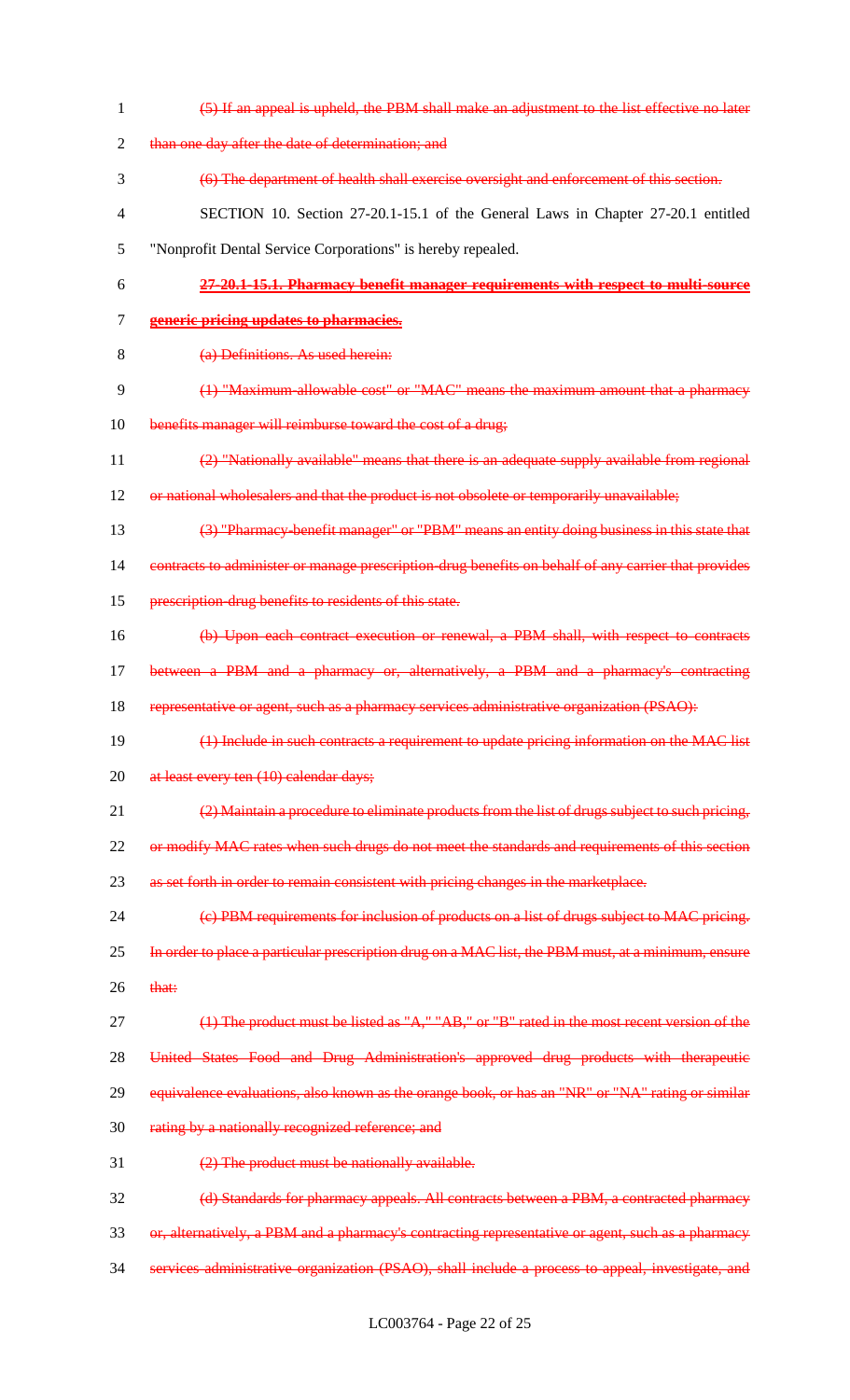| 1              | resolve disputes regarding MAC pricing. The process shall include the following provisions:        |
|----------------|----------------------------------------------------------------------------------------------------|
| $\overline{2}$ | $(1)$ The right to appeal shall be limited to fifteen $(15)$ days following the initial claim;     |
| 3              | (2) The appeal shall be investigated and resolved within fifteen (15) days following receipt       |
| $\overline{4}$ | of the appeal;                                                                                     |
| 5              | (3) A process by which a network pharmacy may contact the PBM regarding the appeals                |
| 6              | process;                                                                                           |
| 7              | (4) If the appeal is denied, the PBM shall provide the reason for the denial and identify the      |
| 8              | national drug code of a drug product that is available in adequate supply;                         |
| 9              | (5) If an appeal is upheld, the PBM shall make an adjustment to the list effective no later        |
| 10             | than one day after the date of determination; and                                                  |
| 11             | (6) The department of health shall exercise oversight and enforcement of this section.             |
| 12             | SECTION 11. Section 27-41-38.2 of the General Laws in Chapter 27-41 entitled "Health               |
| 13             | Maintenance Organizations" is hereby repealed.                                                     |
| 14             | 27-41-38.2. Pharmacy benefit manager requirements with respect to multi-source                     |
| 15             | generic pricing updates to pharmacies.                                                             |
| 16             | (a) Definitions. As used herein:                                                                   |
| 17             | (1) "Maximum allowable cost" or "MAC" means the maximum amount that a pharmacy                     |
| 18             | benefits manager will reimburse toward the cost of a drug;                                         |
| 19             | (2) "Nationally available" means that there is an adequate supply available from regional          |
| 20             | or national wholesalers and that the product is not obsolete or temporarily unavailable;           |
| 21             | (3) "Pharmacy benefit manager" means an entity doing business in this state that contracts         |
| 22             | to administer or manage prescription-drug benefits on behalf of any carrier that provides          |
| 23             | prescription-drug benefits to residents of this state.                                             |
| 24             | (b) Upon each contract execution or renewal, a PBM shall, with respect to contracts                |
| 25             | between a PBM and a pharmacy or, alternatively, a PBM and a pharmacy's contracting                 |
| 26             | representative or agent, such as a pharmacy services administrative organization (PSAO):           |
| 27             | (1) Include in such contracts a requirement to update pricing information on the MAC list          |
| 28             | at least every ten (10) calendar days;                                                             |
| 29             | (2) Maintain a procedure to eliminate products from the list of drugs subject to such pricing,     |
| 30             | or modify MAC rates when such drugs do not meet the standards and requirements of this section     |
| 31             | as set forth in order to remain consistent with pricing changes in the marketplace.                |
| 32             | (e) PBM requirements for inclusion of products on a list of drugs subject to MAC pricing.          |
| 33             | In order to place a particular prescription drug on a MAC list, the PBM must, at a minimum, ensure |
| 34             | that:                                                                                              |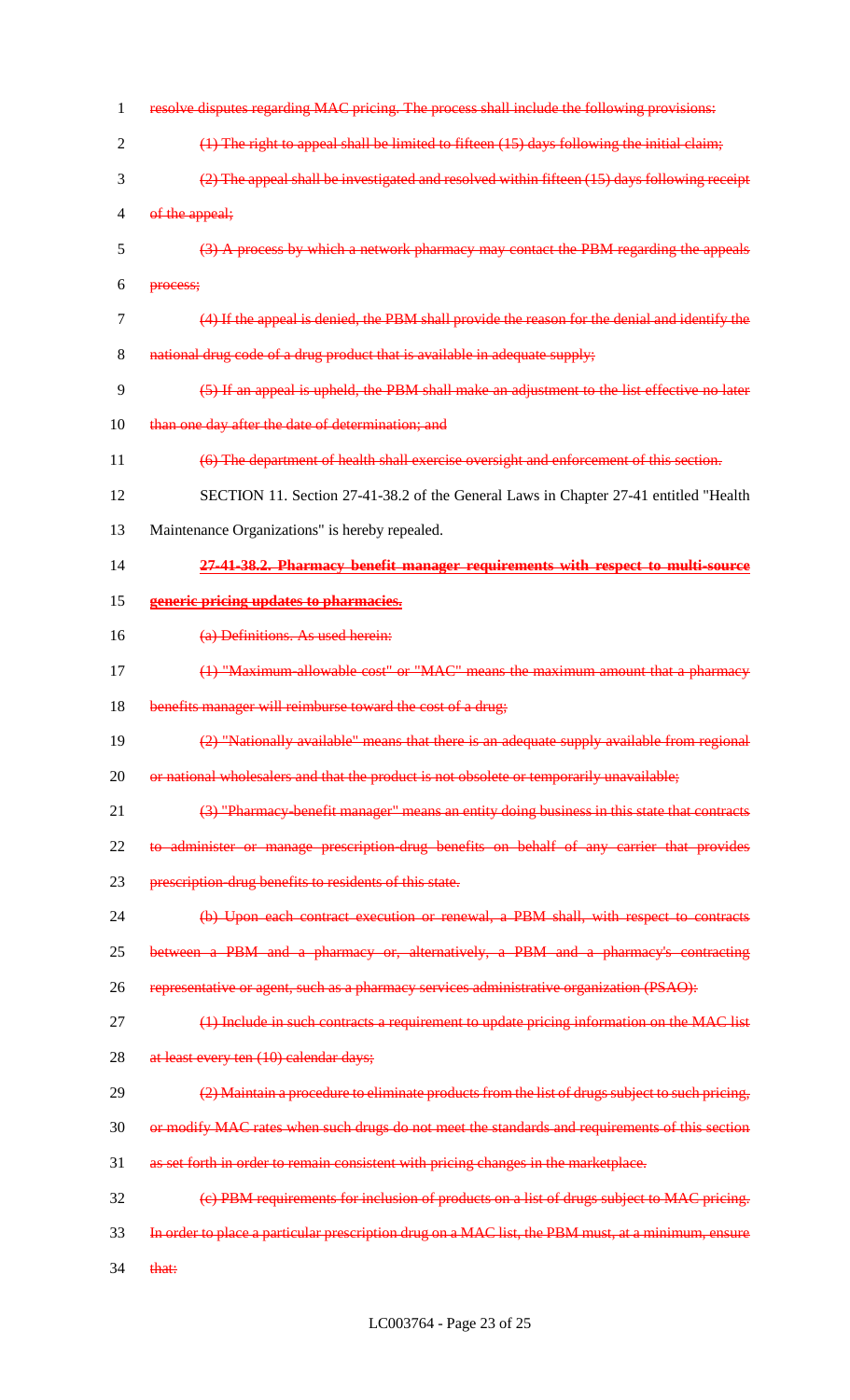| 1  | $(1)$ The product must be listed as " $A$ ," " $AB$ ," or "B" rated in the most recent version of the |
|----|-------------------------------------------------------------------------------------------------------|
| 2  | United States Food and Drug Administration's approved drug products with therapeutic                  |
| 3  | equivalence evaluations, also known as the orange book, or has an "NR" or "NA" rating or similar      |
| 4  | rating by a nationally recognized reference; and                                                      |
| 5  | (2) The product must be nationally available.                                                         |
| 6  | (d) Standards for pharmacy appeals. All contracts between a PBM, a contracted pharmacy                |
| 7  | or, alternatively, a PBM and a pharmacy's contracting representative or agent, such as a pharmacy     |
| 8  | services administrative organization (PSAO), shall include a process to appeal, investigate, and      |
| 9  | resolve disputes regarding MAC pricing. The process shall include the following provisions:           |
| 10 | $(1)$ The right to appeal shall be limited to fifteen $(15)$ days following the initial claim;        |
| 11 | (2) The appeal shall be investigated and resolved within fifteen (15) days following receipt          |
| 12 | of the appeal;                                                                                        |
| 13 | (3) A process by which a network pharmacy may contact the PBM regarding the appeals                   |
| 14 | process;                                                                                              |
| 15 | (4) If the appeal is denied, the PBM shall provide the reason for the denial and identify the         |
| 16 | national drug code of a drug product that is available in adequate supply;                            |
| 17 | (5) If an appeal is upheld, the PBM shall make an adjustment to the list effective no later           |
| 18 | than one day after the date of determination; and                                                     |
| 19 | (6) The department of health shall exercise oversight and enforcement of this section.                |
| 20 | SECTION 12. This act shall take effect upon passage.                                                  |
|    |                                                                                                       |

======== LC003764 ========